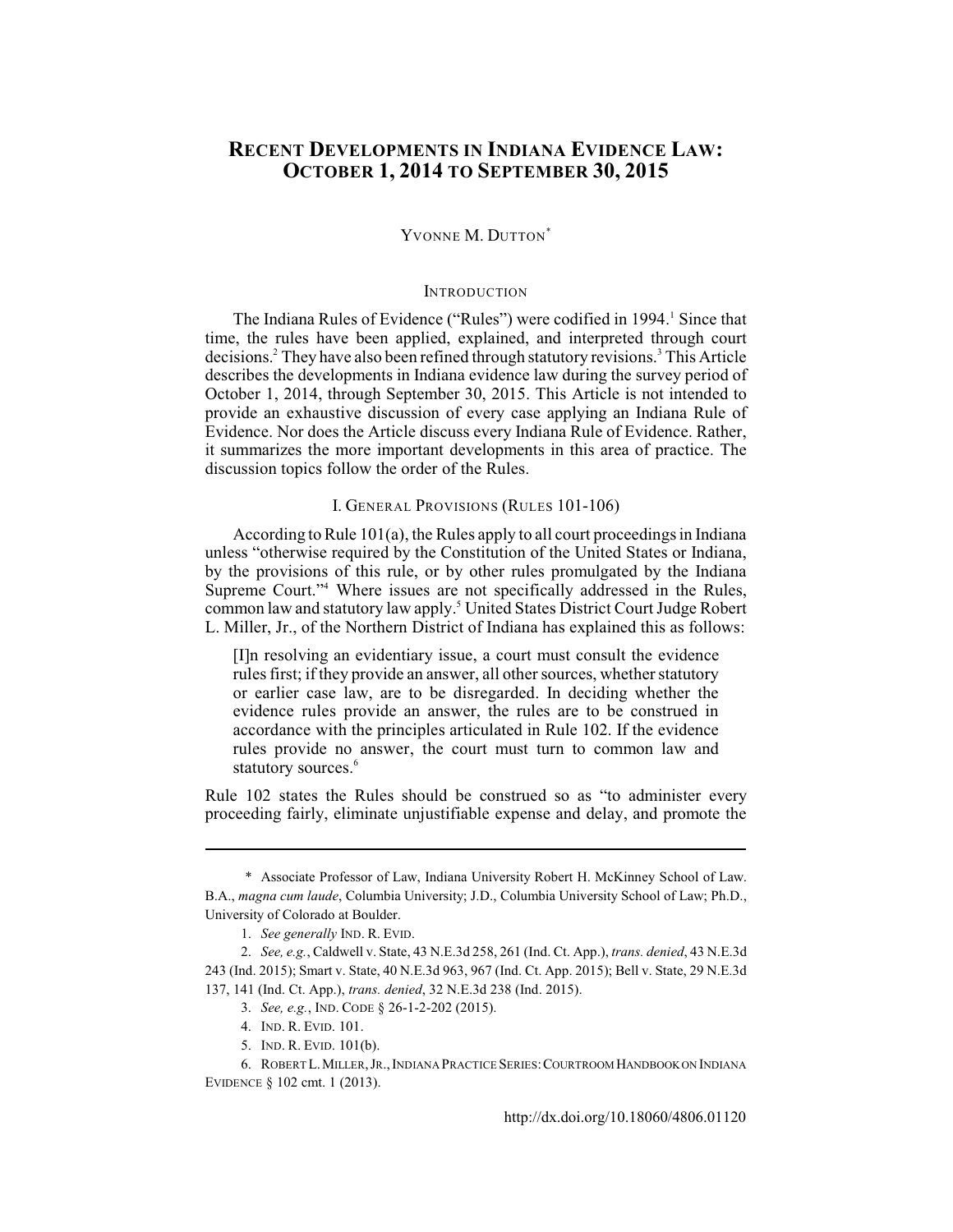development of evidence law, to the end of ascertaining the truth and securing a just determination."<sup>7</sup>

### II. JUDICIAL NOTICE (RULE 201)

The court may take judicial notice of the types of matters referenced in Rule  $201$ . Among other things, the court may judicially notice any fact that " $(A)$  is not subject to reasonable dispute because it is generally known within the trial court's territorial jurisdiction, or (B) can be accurately and readily determined from sources whose accuracy cannot reasonably be questioned."<sup>9</sup> In *Smart v*. *State*, the defendant challenged his conviction for unlawful possession of a syringe.<sup>10</sup> The defendant was convicted under Indiana Code section 16-42-19- $18<sup>11</sup>$ . This statute made illegal the possession of a syringe "adapted for the use of a legend drug by injection in a human being."<sup>12</sup> Smart argued the State had the burden to demonstrate methamphetamine was categorized as a legend drug.<sup>13</sup> The court of appeals agreed with the defendant that for the conviction to stand, the State had to establish that methamphetamine was a legend drug.<sup>14</sup> It also agreed the State had failed to make the required showing.<sup>15</sup> The only evidence at the trial court that methamphetamine was a legend drug was the trial court's "judicial notice" of such.<sup> $16$ </sup> The court of appeals, however, concluded whether methamphetamine qualified as a legend drug was not a fact "'not subject to reasonable dispute' or a fact that 'can be accurately and readily determined from sources whose accuracy cannot reasonably be questioned. $1^{17}$  Accordingly, the evidence was not sufficient to sustain the conviction for possession of a syringe.<sup>18</sup>

#### III. RELEVANCY AND ITS LIMITS (RULES 401-413)

### *A. Relevance and Probative Value Versus Unfair Prejudice (Rules 401 and 403)*

Rule 401 provides that "[e]vidence is relevant if: (a) it has any tendency to make a fact more or less probable than it would be without the evidence; and (b) the fact is of consequence in determining the action."<sup>19</sup> Rule 402 "provides that

- 10. Smart v. State, 40 N.E.3d 963, 967 (Ind. Ct. App. 2015).
- 11. *Id.*
- 12. *Id.*
- 13. *Id.*
- 14. *Id.*
- 15. *Id.* at 968.
- 16. *Id.*
- 17. *Id.* (quoting IND. R. EVID. 201(a)).
- 18. *Id.*
- 19. IND. R. EVID. 401.

<sup>7.</sup> IND. R. EVID. 102.

<sup>8.</sup> IND. R. EVID. 201.

<sup>9.</sup> *Id.*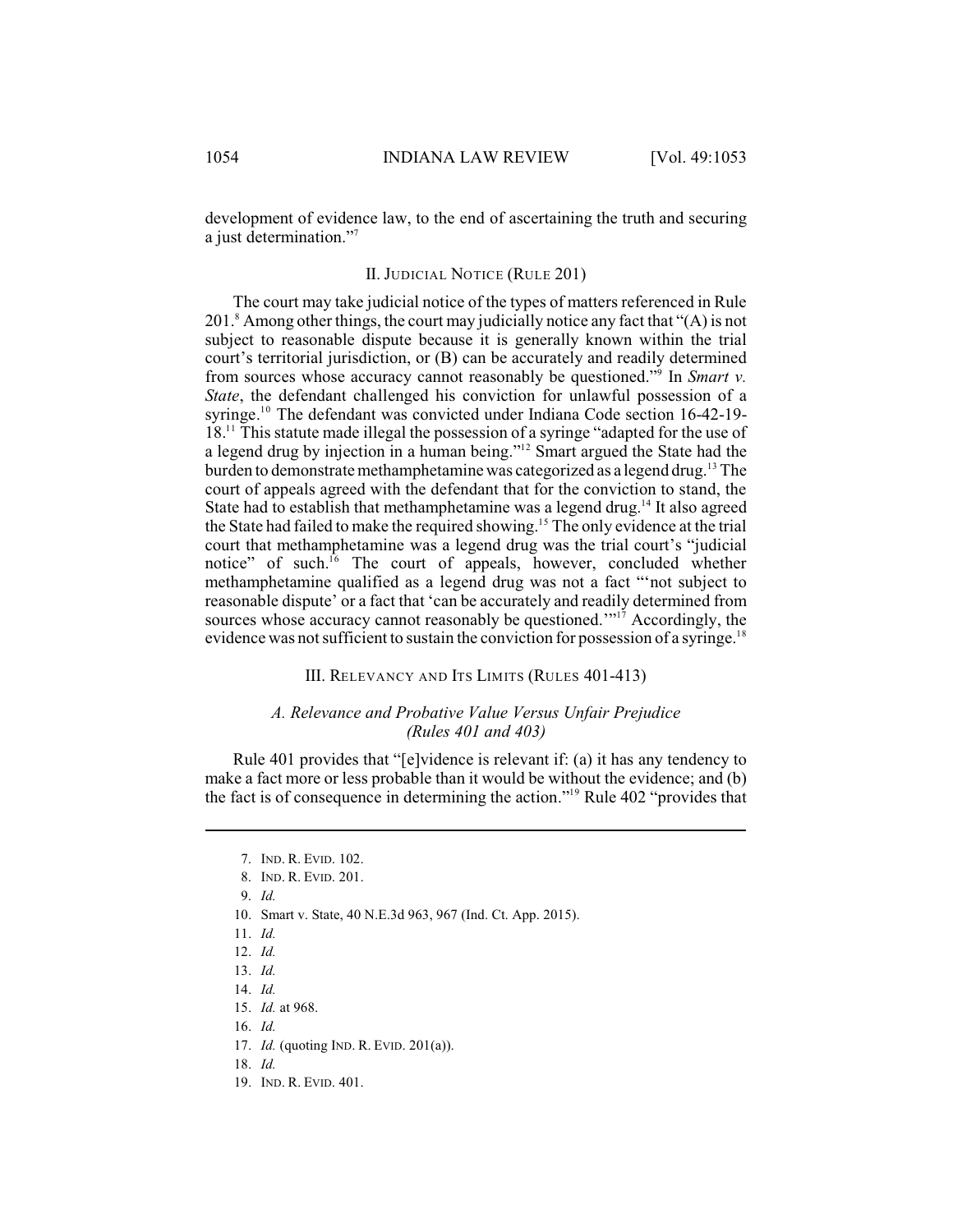relevant evidence is generally admissible and irrelevant evidence inadmissible."<sup>20</sup> On the other hand, courts are not required to admit all relevant evidence: they may refuse admission of otherwise relevant evidence if admission is prohibited by the Indiana or Federal Constitution, a statute, other provisions within the Indiana Rules of Evidence, or other court rules. $21$ 

Rule 403 also operates to limit the admission of relevant evidence. Under that rule, a court may determine evidence that is relevant to be inadmissible if its value as evidence is substantially outweighed by any of the following: potential confusion of issues, unfair prejudice, undue delay, or accumulation of evidence.<sup>22</sup>

The court of appeals elaborated upon and applied both Rules 401 and 403 in *Duncan v. State.*<sup>23</sup> The defendant was convicted of, among other things, felony pointing a firearm, felony possession of marijuana, and felony resisting law enforcement.<sup>24</sup> On appeal, the court considered the defendant's argument that ammunition found in his garage was either irrelevant or should have been excluded under Rule  $403$ 's balancing test.<sup>25</sup> First, the court rejected Duncan's argument that "the ammunition had nothing to do with any issue in this case . . . [because] he did not dispute that he possessed the gun or that he knew it was loaded, but instead only contested whether he voluntarily pulled the trigger."<sup>26</sup> The court found contrary to what Duncan seemed to argue, the universe of relevant evidence is not narrowed by a defendant's theory of defense.<sup>27</sup> Rather, the State had to prove every element of each offense beyond a reasonable doubt.<sup>28</sup> Nor did the defendant formally stipulate he possessed the gun or he knew it was real and loaded.<sup>29</sup> Even if the defendant had stipulated these facts, the court emphasized the State is entitled to prove its case by the evidence of its own choice.<sup>30</sup> Here, the court found the presence of ammunition of the same caliber as that used in the commission of the crime, located in a bag with the defendant's social security card and birth certificate, tended to make it more likely that the defendant "possessed the gun and loaded it, both facts that were relevant to the charges in this case."<sup>31</sup>

Second, the court found Rule 403 did not bar admission of the evidence at issue.<sup>32</sup> Again, the defendant's argument centered on his theory of defense:

23. 23 N.E.3d 805 (Ind. Ct. App. 2014), *trans. denied*, 26 N.E.3d 982 (Ind. 2015).

32. *Id.* at 811.

<sup>20.</sup> Bell v. State, 29 N.E.3d 137, 141 (Ind. Ct. App.), *trans. denied*, 32 N.E.3d 238 (Ind. 2015).

<sup>21.</sup> IND. R. EVID. 402.

<sup>22.</sup> IND. R. EVID. 403.

<sup>24.</sup> *Id.* at 807-08.

<sup>25.</sup> *Id.* at 809-10.

<sup>26.</sup> *Id.* at 810.

<sup>27.</sup> *Id.*

<sup>28.</sup> *Id.*

<sup>29.</sup> *Id.*

<sup>30.</sup> *Id.* 

<sup>31.</sup> *Id.*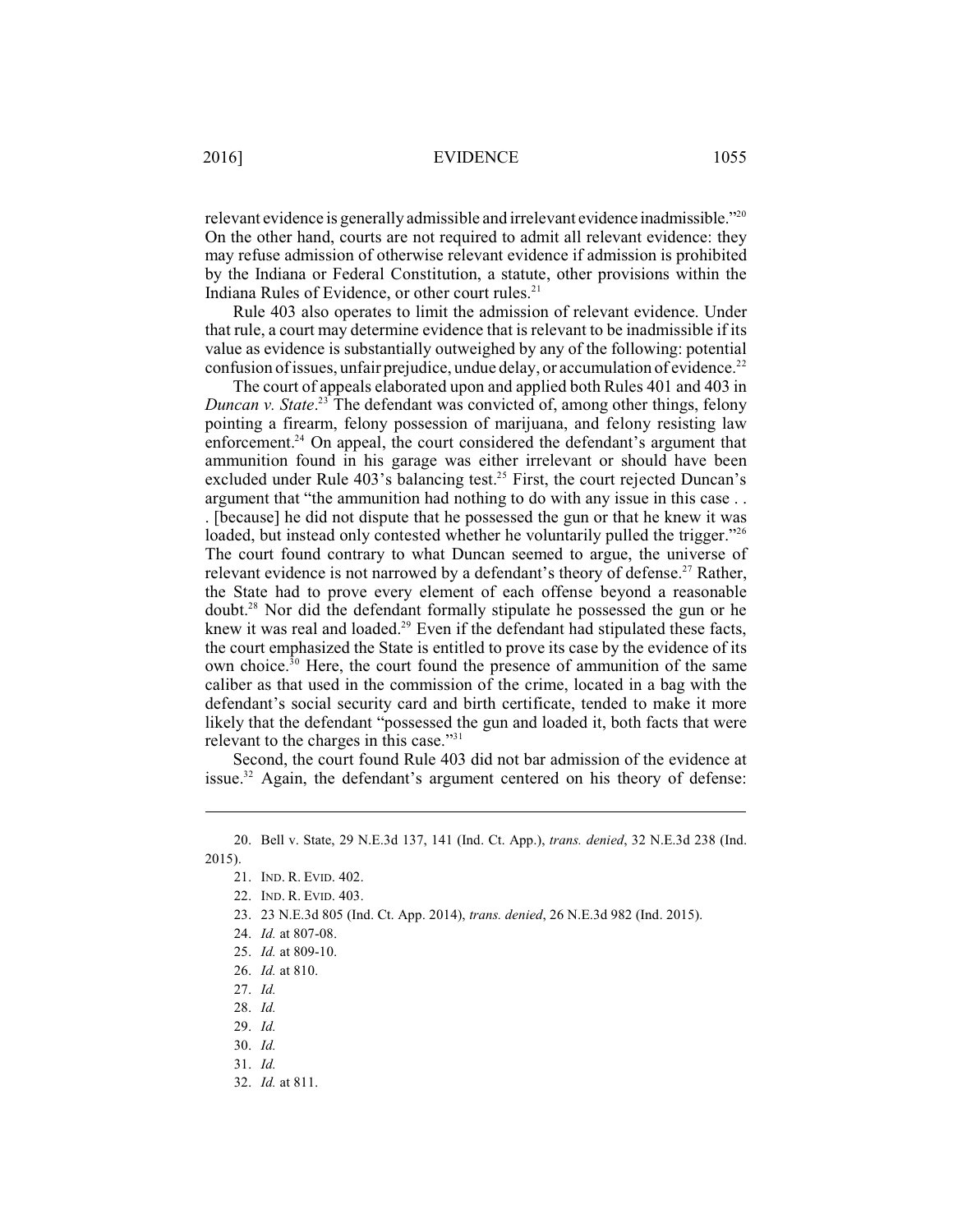because he did not dispute that he possessed a gun, the probative value of the evidence should be weighed with that in mind.<sup>33</sup> The court, however, stated that a defendant's Rule 403 objection "and his offer to concede a point generally cannot prevail over the government's choice to offer evidence showing guilt and all the circumstances surrounding the offense."<sup>34</sup> Nor did the court agree that admitting the ammunition posed an overly great risk of unfair prejudice.<sup>35</sup> The amount of ammunition was not extraordinary—eighty-four nine millimeter cartridges.<sup>36</sup> Also, the ammunition was the same caliber and type as that found with the gun used in the commission of the charged offenses and did not therefore suggest the defendant owned more than one gun.<sup>37</sup>

The Indiana Court of Appeals considered another Rule 403 challenge in *Bell* v. State.<sup>38</sup> First, it noted the task of weighing probative value against potential dangers is "a discretionary task best performed by the trial court."<sup>39</sup> Further, on the question of "unfair prejudicial impact, courts should look for the dangers that the jury will substantially overestimate the value of the evidence or that the evidence will arouse or inflame the passions or sympathies of the jury." $40$  In the case before it, the court concluded the trial court had not erred in admitting the defendant's statement to the effect that he could "read a person by the way they acted."<sup>41</sup> The statement was relevant to the charges in the case, namely that the defendant committed rape by knowingly having sexual intercourse with a person who was "unaware that sexual intercourse was occurring." Specifically, the statement made it more likely than not the defendant knew the victim was unaware that they were engaged in sexual intercourse.<sup> $43$ </sup> On the other side of the balancing test, the court of appeals found no danger of unfair prejudice because the characteristic of being good at "reading" people was "not a negative one that might unfairly prejudice the jury against Bell."<sup>44</sup> Moreover, that the "statement may have been damaging to Bell's defense theory is not grounds for exclusion of the statement."<sup>45</sup>

### *B. Evidence of Character, Crimes, and Other Bad Acts (Rule 404)*

In the above-mentioned *Bell v. State*, the court of appeals also addressed the

43. *Id.* at 142.

<sup>33.</sup> *Id.* at 810-11.

<sup>34.</sup> *Id.* at 811 (quoting Kellett v. State*,* 716 N.E.2d 975, 979 (Ind. Ct. App. 1999)).

<sup>35.</sup> *Id.* at 811.

<sup>36.</sup> *Id.*

<sup>37.</sup> *Id.*

<sup>38.</sup> 29 N.E.3d 137, 142 (Ind. Ct. App.), *trans. denied*, 32 N.E.3d 238 (Ind. 2015).

<sup>39.</sup> *Id.*

<sup>40.</sup> *Id.*

<sup>41.</sup> *Id.* 

<sup>42.</sup> *Id.* at 140-42.

<sup>44.</sup> *Id.*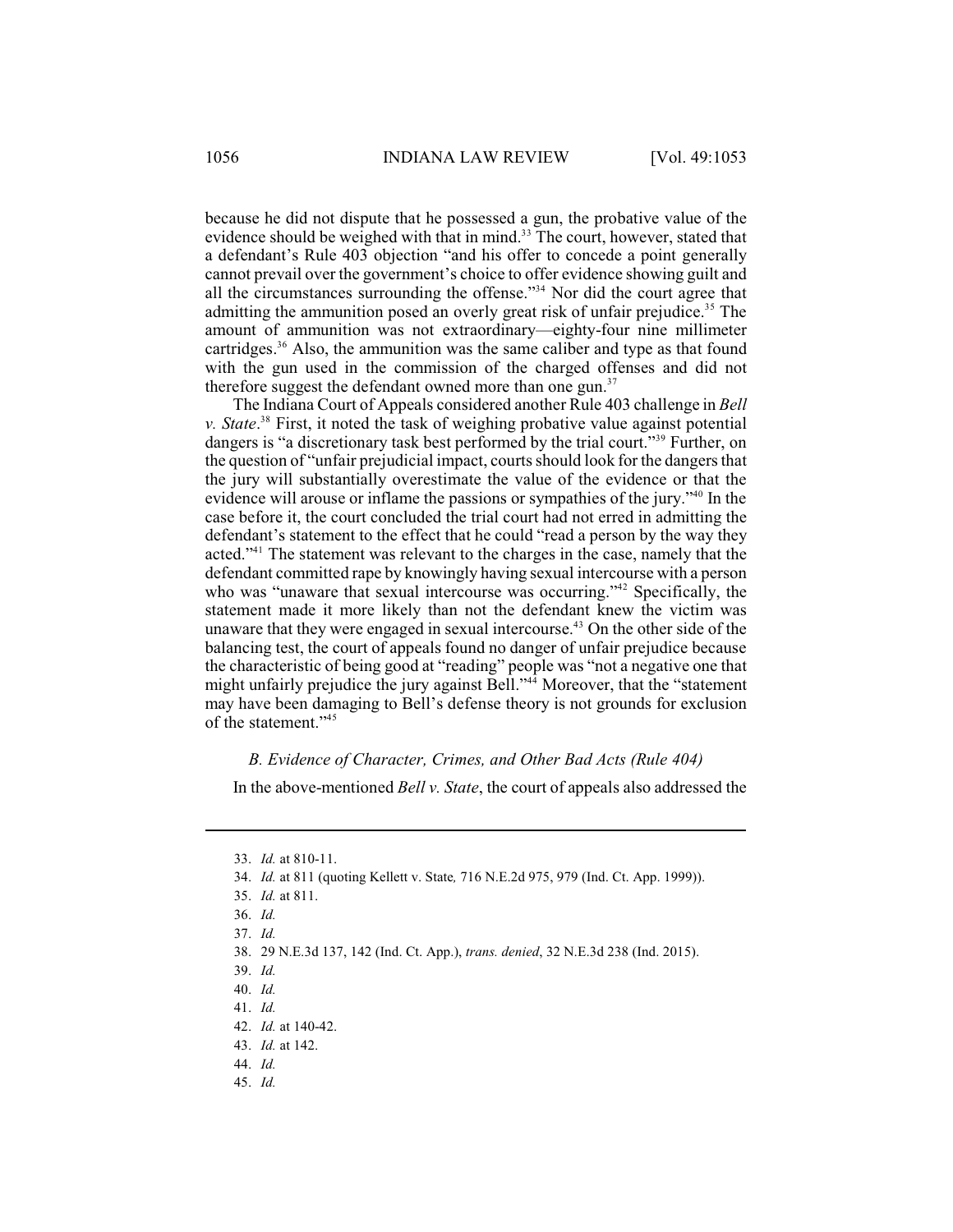defendant's argument that admitting the statement violated Rule 404(a)'s proscription against admitting character evidence "to prove that on a particular occasion the person acted in accordance with the character."<sup>46</sup> To support its conclusion that the statement did not constitute character evidence, the court referenced the Indiana Supreme Court's definition of character in *Malinski v. State*:<sup>47</sup> "Character is a generalized description of a person's disposition, or of the disposition in respect to a general trait, such as honesty, temperance or peacefulness."<sup>48</sup> The court of appeals also quoted federal District Court Judge Miller:

Wigmore defined character as "the actual moral or psychical disposition, or sum of the traits." Graham defines character as "the nature of a person, his disposition generally, or his disposition in respect to a particular trait." McCormick defines it as "a generalized description of a person's disposition, or of the disposition in respect to a general trait.<sup>49</sup>

Applying these definitions, the court concluded Bell's statement about "his ability to 'read' people" was not a character trait.<sup>50</sup> Instead, the statement was "more of a bragging description of his ability, not his character."<sup>51</sup> Accordingly, the trial court acted properly in admitting it.<sup>52</sup>

Rule 404(b) sets outspecific exceptions to Rule 404(a)'s proscription against admitting character evidence.<sup>53</sup> Under Rule  $404(b)(1)$ , "[e]vidence of a crime, wrong, or other act is not admissible to prove a person's character in order to show that on a particular occasion the person acted in accordance with [that] character."<sup>54</sup> Under Rule  $404(b)(2)$ , however, such evidence may be admitted for other reasons, such as "proving motive, opportunity, intent, preparation, plan, knowledge, identity, absence of mistake, or lack of accident." $55$  The identity exception was the subject of the court of appeals' decision in *Caldwell*.<sup>56</sup> There, the defendant challenged his conviction for burglary and attempted rape and argued the trial court erred in admitting into evidence that he had looked into the window of another woman's house in the same neighborhood fifty-seven days

<sup>46.</sup> *Id.* 

<sup>47.</sup> 794 N.E.2d 1071 (Ind. 2003).

<sup>48.</sup> *Bell*, 29 N.E.3d at 142-43 (quoting Malinski v. State, 794 N.E.2d 1071, 1083 (Ind. 2003)).

<sup>49.</sup> *Id.* at 143 (quoting ROBERT L. MILLER, JR., INDIANA PRACTICE SERIES: INDIANA EVIDENCE § 404.101 (3d ed. 2014)).

<sup>50.</sup> *Id.*

<sup>51.</sup> *Id.* 

<sup>52.</sup> *Id.* 

<sup>53.</sup> *See* IND. R. EVID. 404.

<sup>54.</sup> Caldwell v. State, 43 N.E.3d 258, 261 (Ind. Ct. App.), *trans. denied*, 43 N.E.3d 243 (Ind. 2015).

<sup>55.</sup> IND. R. EVID. 404(b).

<sup>56.</sup> *Caldwell*, 43 N.E.3d 258.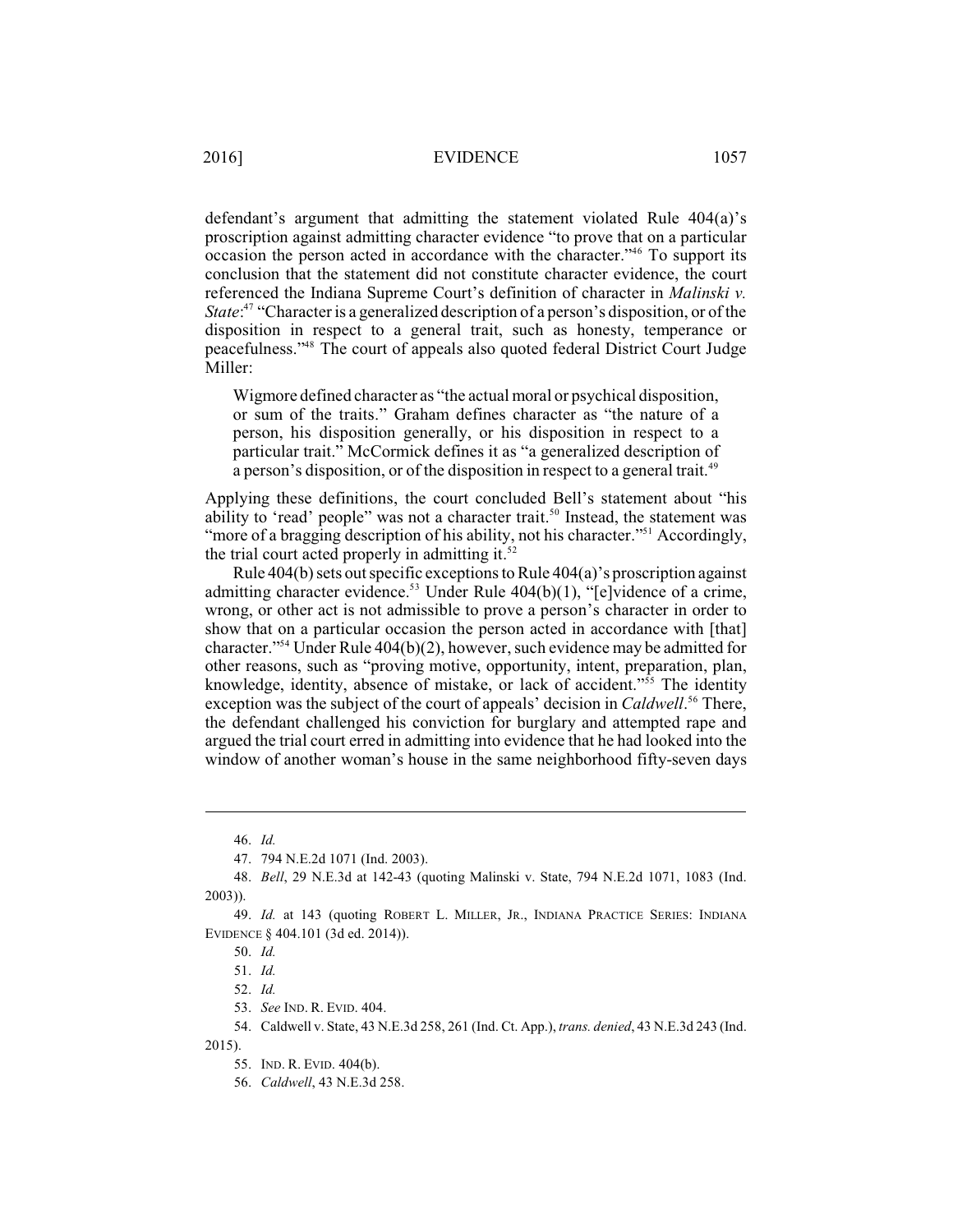after the crime at issue.<sup>57</sup> The court of appeals agreed.<sup>58</sup>

The court explained the identity exception was "crafted primarily for 'signature' crimes with a common modus operandi."<sup>59</sup> The rationale is the two crimes are so similar and unique that one could conclude the same person likely committed them. By way of illustration, the *Caldwell* court referenced a decision in *Allen v. State*.<sup>60</sup> In *Allen*, the evidence showed the victim had been bound with duct tape and raped. $61$  At the scene, the police also found a note with the defendant's pager number and a reference to the name "Play." <sup>62</sup> Those facts were such that the Indiana Supreme Court upheld the trial court's decision to permit introduction of evidence connecting the defendant to another rape—one where the victimhad been bound with duct tape, had the same pager number, and knew the defendant by the name "Play."<sup>63</sup> The *Caldwell* court, however, concluded in the case before it the required level of similarity between crimes was not present so as to allow application of the identity exception.<sup>64</sup> It said that although the victims were similar and the crimes occurred in the same area, there were "stark differences between the crimes."<sup>65</sup> Specifically, one involved a breakin and attempted rape,<sup>66</sup> while the other involved no break-in and no attempted rape.<sup>67</sup> Without more striking similarities between the crimes, the *Caldwell* court could not conclude they were "signature crimes."<sup>68</sup> Nevertheless, the court of appeals found admitting the evidence of the prior crime was harmless given the other substantial evidence linking the defendant to the crime. 69

Whether "other crimes" evidence was properly admitted to demonstrate the defendant's "plan" to have sex with the victim was the subject of *Guffey v. State*.<sup>70</sup> In that case, the defendant was convicted of conspiring to molest the twelve-year-old son of his girlfriend.<sup>71</sup> On appeal, he argued the trial court improperly admitted evidence of recorded telephone conversations wherein he urged the victim's mother to have sex with the boy, stating the conversations related to uncharged conduct and were unrelated to a sexual offense charge.<sup>72</sup>

- 60. 720 N.E.2d 707 (Ind. 1999).
- 61. *Id.* at 710.
- 62. *Id.*
- 63. *Id.* at 711-12.
- 64. *Caldwell*, 43 N.E.3d at 266.
- 65. *Id.*
- 66. *Id.*
- 67. *Id.*
- 68. *Id.*
- 69. *Id.* at 267.
- 70. 42 N.E.3d 152 (Ind. Ct. App.), *trans. denied*, 43 N.E.3d 243 (Ind. 2015).
- 71. *Id.* at 165.
- 72. *Id.* at 159.

<sup>57.</sup> *Id.* at 262-63.

<sup>58.</sup> *Id.* at 266.

<sup>59.</sup> *Id.* at 261.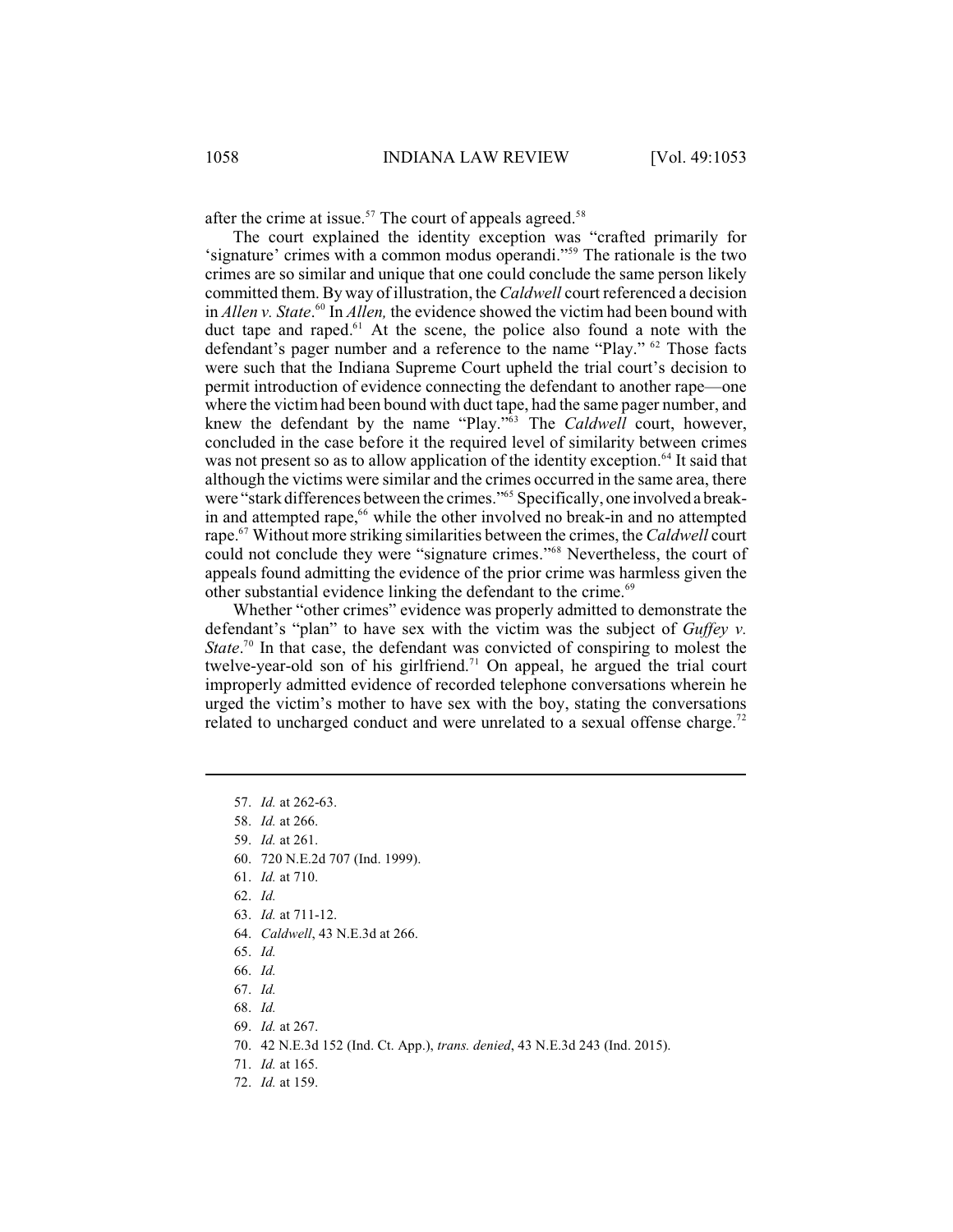The court of appeals disagreed.<sup>73</sup> Instead, it agreed with the State the conversations were relevant to a "matter other than Guffey's propensity to commit the charged act"—in this case, planning and grooming.<sup>74</sup> The court explained grooming is the "'process of cultivating trust with a victim and gradually introducing sexual behaviors until reaching the point' where it is possible to perpetrate a crime against the victim."<sup>75</sup> The conversations in which the defendant encouraged his girlfriend to expose her son to alcohol and sexual acts were done to prepare the child to be more comfortable with the planned molestation.<sup>76</sup> Finally, the court of appeals also concluded the recorded conversations were relevant to a matter other than the defendant's propensity to commit the charged crime because they occurred close in time to the final phone conversation before the molestation and therefore completed the story of the crime.<sup>77</sup>

### *C. Evidence of Rape Victim's Character (Rule 412)*

The Indiana Supreme Court considered the intersection between Indiana Rule of Evidence Rule 412 and the Sixth Amendment confrontation right in *Hall v. State*.<sup>78</sup> There, the defendant, who was convicted of child molesting, argued the court erred in prohibiting him from (1) asking questions of the victim's mother at deposition and (2) introducing the tape of a phone call at trial between the victim'smother and the defendant concerning the victim's past conduct involving consensual touching with a young boy of the same age as the victim.<sup>79</sup> Apparently, the victim had initially suggested that the touching during the past incident was without her consent.<sup>80</sup> Thus, the defendant argued the incident was relevant impeachment evidence to show the victim had previously made a false accusation of rape. $81$  The trial court prohibited the defendant from inquiring about the incident during deposition and from admitting phone call evidence about it at trial, citing Rule 412 and its general prohibition against admitting evidence involving alleged sexual misconduct to prove a victim's prior sexual behavior or predisposition.<sup>82</sup> In a split decision, the court of appeals found the trial court abused its discretion in precluding both the deposition questions and the phone call evidence.<sup>83</sup>

The Indiana Supreme Court began its review of the case by explaining Rule

<sup>73.</sup> *Id.* at 161.

<sup>74.</sup> *Id.* at 160-61.

<sup>75.</sup> *Id.* at 161 (quoting Piercefield v. State, 877 N.E.2d 1213, 1216 (Ind. Ct. App. 2007)).

<sup>76.</sup> *Id.* 

<sup>77.</sup> *Id.*

<sup>78.</sup> 36 N.E.3d 459 (Ind. 2015).

<sup>79.</sup> *Id.* at 462-63, 466.

<sup>80.</sup> *Id.* at 462.

<sup>81.</sup> *Id.* at 466.

<sup>82.</sup> *Id.* at 463.

<sup>83.</sup> *Id.* at 466.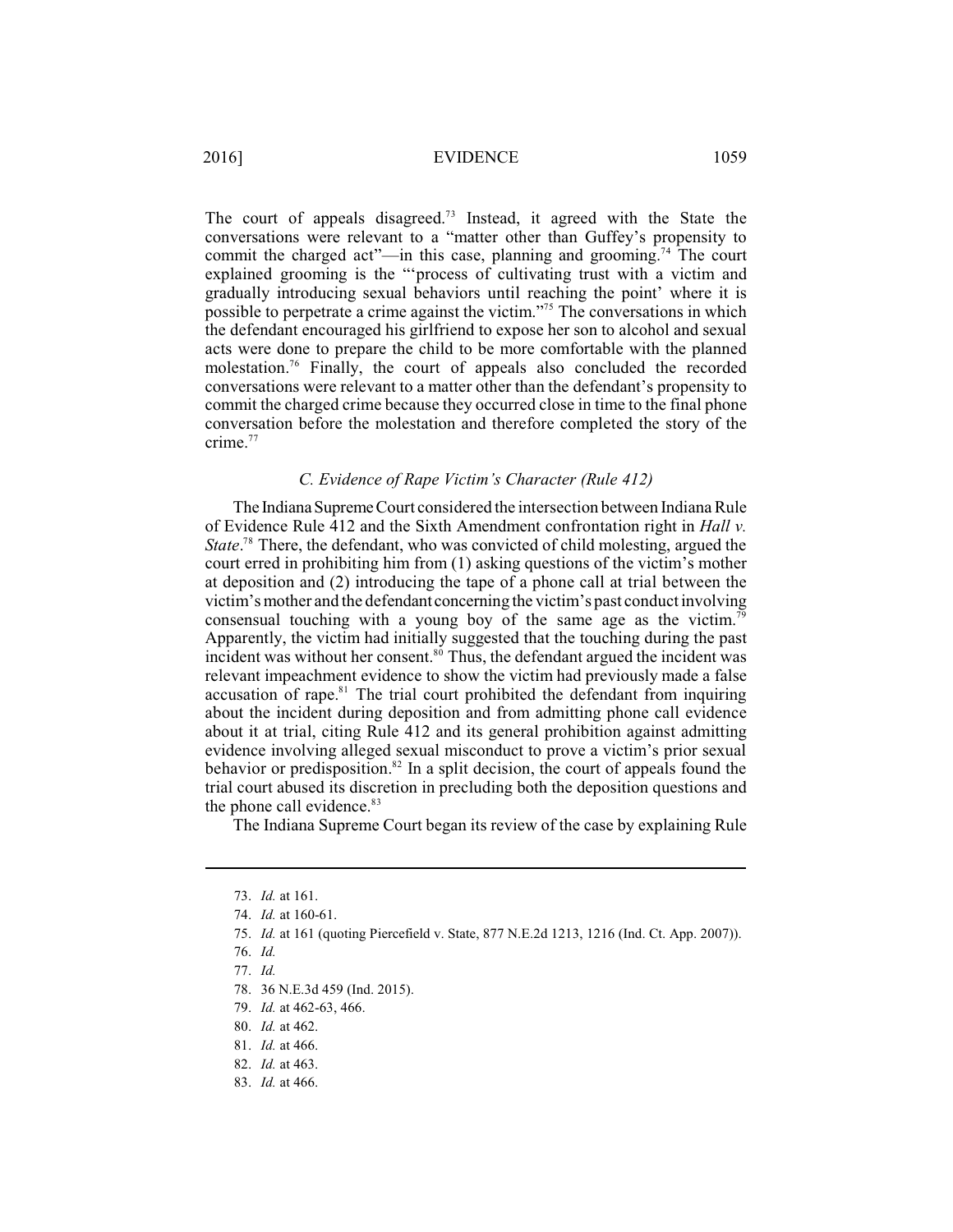412 does not bar admission of alleged sexual misconduct evidence when it is offered to prove false accusations of rape for the purposes of impeaching witness credibility—as opposed to the witness's general character.<sup>84</sup> Under Rule 412 there is a distinction between evidence of sexual conduct, which is precluded, and evidence of *verbal* conduct such as a prior rape allegation, which is not precluded.<sup>85</sup> Because the answer to the deposition question posed to the victim's mother could have revealed potentially relevant trial evidence as to the victim's credibility, the Indiana Supreme Court found that the trial court "should have granted Hall's motion to compel discovery in order to fully secure his Sixth Amendment right to confront witnesses against him."<sup>86</sup> The court, however, concluded the evidence showed beyond a reasonable doubt the error did not contribute to the guilty verdict. $87$  Because the error was harmless, it did not require reversal.<sup>88</sup>

As to the phone call, the defendant argued the State opened the door to additional questions about the call between himself and the victim's mother during its direct examination of the victim's mother.<sup>89</sup> The court agreed, noting the long-settled premise that otherwise inadmissible evidence may become admissible when a party opens the doorsuch that without further information the evidence elicited would leave the trier of fact with a misleading impression of the facts.<sup>90</sup> In this case, as the jury heard it from the State's questioning on direct, during the phone call, the defendant was "*baselessly* fishing for ways to destroy [the alleged victim's] credibility."<sup>91</sup> The defendant, however, wanted to show he was seeking information about the incident during that phone call because it "could have been a prior accusation of sexual misconduct" by the victim.<sup>92</sup> Again, though, the court found the trial court's error was harmless beyond a reasonable doubt. $93$  It stated that "although Hall was not able to play the phone conversation for the jury or question [the mother] about the call, the State presented ample evidence of Hall's guilt and demonstrated beyond a reasonable doubt that the confrontation error did not contribute to the verdict against him."<sup>94</sup>

Justices Rucker and Rush dissented from the decision in *Hall* with a separate opinion.<sup>95</sup> The justices agreed with the majority that the trial court violated the defendant's Sixth Amendment rights by improperly excluding the evidence about

- 90. *Id.*
- 91. *Id.* (emphasis added).
- 92. *Id.*
- 93. *Id.* at 472.
- 94. *Id.* at 474.
- 95. *Id.* (Rucker, J., dissenting).

<sup>84.</sup> *Id.* at 467.

<sup>85.</sup> *Id.* 

<sup>86.</sup> *Id.* 

<sup>87.</sup> *Id.* at 468.

<sup>88.</sup> *Id.* at 467-70.

<sup>89.</sup> *Id.* at 471.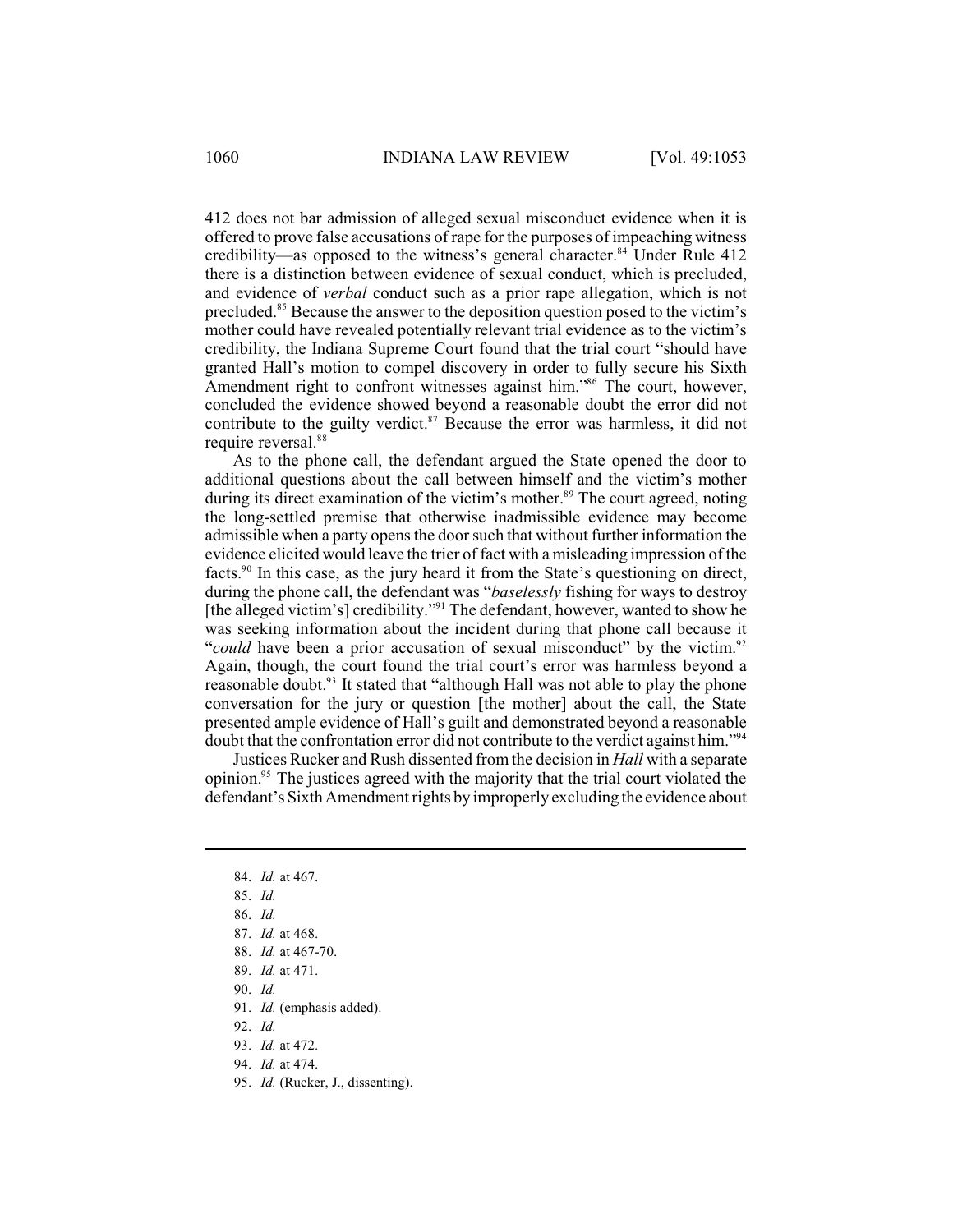the incident.<sup>96</sup> The dissent, however, took issue with the majority's harmless error analysis, which it said was incorrect in focusing on the *entirety* of the evidence.<sup>97</sup> The dissent instead concluded when one focused on the witness specifically, the error was not harmless and, indeed, contributed to a guilty verdict.<sup>98</sup> Specifically, precluding the line of questioning about the victim's prior accusation denied the defendant his constitutional right to cross-examine the victim's mother and deprived him of impeachment evidence regarding the victim.<sup>99</sup> Finally, because the State did not demonstrate that the error did not "contribute to the verdict," the dissent could not conclude the error was harmless beyond a reasonable doubt.<sup>100</sup>

#### IV. WITNESS TESTIMONY (RULES 601-617)

In *Ferguson v. State*, the court of appeals was called upon to address for the first time in Indiana the question of whether certain comments by a judge violated Rule 605.<sup>101</sup> The defendant argued the trial court had acted as a witness during trial because it used the words "though heartfelt" when admonishing the jury.<sup> $102$ </sup> Specifically, the judge instructed the jury that "[t]he opinions of other people, though heartfelt, are not something you can consider, all right."<sup>103</sup> The appellate court began its analysis of the issue by noting the trial judge was not sworn in as a witness and did not testify in the usual sense of the word.<sup>104</sup> It then looked to evidence regarding the purpose of Rule 605, which is that allowing a presiding judge also to be a witness in the case over which he is presiding would be inconsistent with his duty of impartiality.<sup>105</sup> The bright line rule is thus that a judge cannot be sworn in and take the stand in a case over which he is presiding.<sup>106</sup> The court, however, noted the absence of such a bright line to govern in cases where a judge might be acting as a witness in *less overt* ways.<sup>107</sup> The court of appeals stated whether a judge has become a witness in a less overt ways involves analysis under "judicial fair comment and not the evidentiary rule."<sup>108</sup> "Error is found where the judge's comments add to the evidence and are not merely summarizations of or fair comment on evidence already adduced at trial."<sup>109</sup> Applying this test, the court concluded the trial judge's "though

- 101. 40 N.E.3d 954, 955 (Ind. Ct. App.), *trans. denied*, 40 N.E.3d 858 (Ind. 2015).
- 102. *Id.* at 957.
- 103. *Id.* at 956.
- 104. *Id.* at 957.
- 105. *Id.*
- 106. *Id.*
- 107. *Id.*
- 108. *Id.*
- 109. *Id.* at 957-58.

<sup>96.</sup> *Id.*

<sup>98.</sup> *Id.* at 476-77.

<sup>99.</sup> *Id.* at 476.

<sup>100.</sup> *Id.* at 477.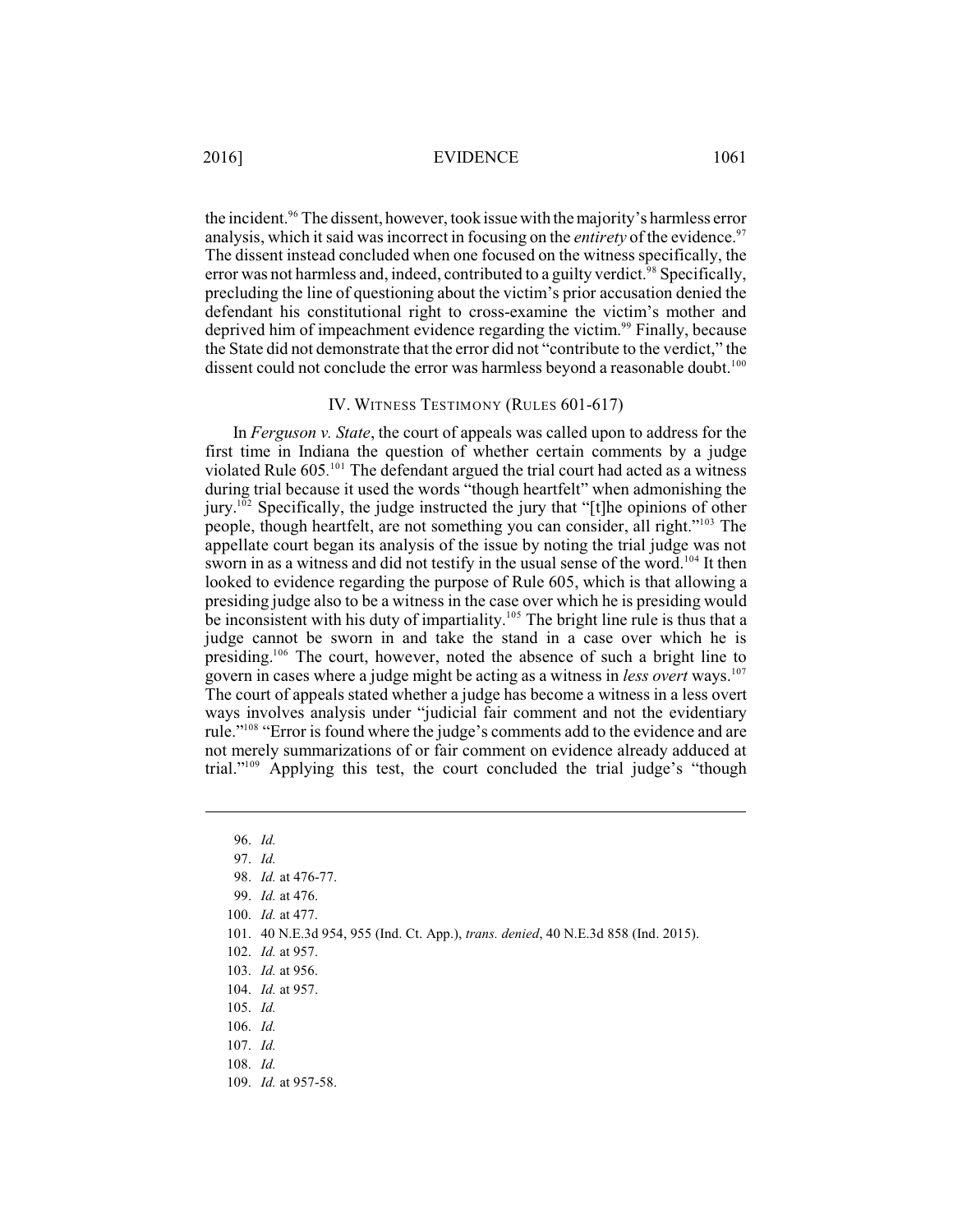heartfelt" comment was neither testimony nor improper comment on an issue to be decided by the jury.<sup>110</sup> Rather, the trial court was instructing the jury properly not to consider the opinions of others when analyzing the credibility of witnesses.<sup>111</sup> The words "though heartfelt" merely added emphasis to that instruction by saying it was not relevant how "heartfelt" such opinions may have been. $112$ 

Several recent Indiana cases address witness testimony as it relates to impeachment. In *Jacobs v. State*, <sup>113</sup> the Indiana Supreme Court considered the parameters of Rule 608 as they related to the defendant's claim that he should have been able to introduce certain impeachment evidence against the child victim in a case charging him with child molestation.<sup>114</sup> The court explained that pursuant to Rule 608(a), one may attack or support the credibility of a witness with evidence in the form of opinion or reputation for truthfulness.<sup>115</sup> Under Rule 608(b), however, one may not inquire into, or prove by extrinsic evidence, specific instances of bad conduct.<sup>116</sup> The court held because the defendant "attempted to delve into specific instances of [the child victim's] conduct, namely whether [he] had lied to his mother on prior occasions," the evidence was not admissible under Rule 608.<sup>117</sup> First, it was not opinion or reputation evidence.<sup>118</sup> Second, it specifically violated Rule  $608(b)$ 's prohibition on evidence about specific instances of bad conduct.<sup>119</sup>

The Indiana Court of Appeals considered the applicability of Rules 607, 608(b), and 616 in *Wilson v. State*; a case where the defendant was convicted of murdering a pizza delivery person.<sup>120</sup> The defendant contended the trial court erred in not allowing him to cross-examine a witness at trial about the number of times he had previously been arrested.<sup> $121$ </sup> The witness was not involved in the crime, but was present when the defendant stated in front of several people he had just shot someone.<sup>122</sup> The defendant argued the evidence was admissible to show a prior inconsistent statement, inasmuch as the witness stated during a deposition prior to trial he had only been arrested once previously, even though he had apparently been arrested four times.<sup>123</sup> According to the defendant, this evidence would show the witness was not credible at trial because he had lied in

113. 22 N.E.3d 1286 (Ind. 2015).

114. *Id.* at 1289.

- 115. *Id.*
- 116. *Id.*
- 117. *Id.*

118. *Id.*

- 120. 39 N.E.3d 705, 711 (Ind. Ct. App.), *trans. denied*, 40 N.E.3d 857 (Ind. 2015).
- 121. *Id.* at 712.
- 122. *Id.* at 716-17.
- 123. *Id.* at 708.

<sup>110.</sup> *Id.* at 958.

<sup>111.</sup> *Id.*

<sup>112.</sup> *Id.*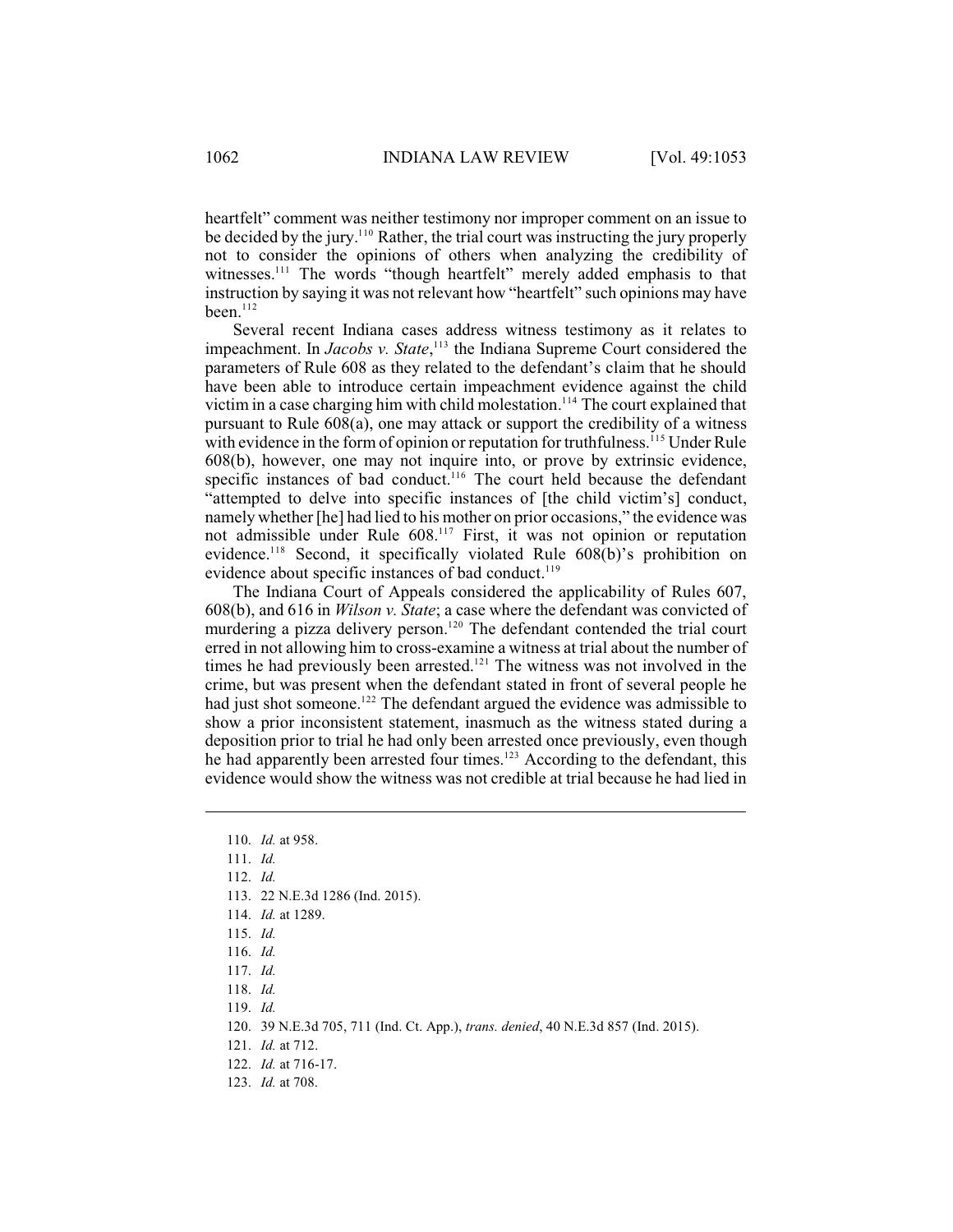a sworn deposition.<sup>124</sup>

On appeal, Wilson conceded Rules 404(b) and 609 would not permit extrinsic evidence regarding the acts for which the witness was arrested but not convicted.<sup>125</sup> He claimed, however, the evidence was admissible under Rules 607, 608(b), and 616.<sup>126</sup> The court of appeals disagreed.<sup>127</sup> First, it explained Rule 607 permits the introduction of evidence to attack a witness's credibility and Rule 616 permits attacking such credibility with evidence of bias or prejudice for or against a party. $128$  The court rejected the defendant's argument that understating the number of prior arrests showed the witness was trying to minimize his culpability, noting the witness had no culpability in this case.<sup>129</sup> The court further stated it failed to see how any inconsistency in the number of prior arrests is relevant to bias, prejudice, or interest against the defendant.<sup>130</sup> The court also found Rule  $608(b)$  inapposite.<sup>131</sup> As to non-conviction misconduct, the court may allow specific instances of misconduct to be inquired into "'if they are probative of the character for truthfulness or untruthfulness of another witness whose character the witness being cross-examined has testified about."<sup>132</sup> The Rule, the court stated, would only apply in this case if the defendant wanted to crossexamine the witness "with regard to the character for truthfulness or untruthfulness *of another witness—and* [the witness] had already testified on direct examination about that witness's character for truthfulness."<sup>133</sup>

Rule 613(b) and the parameters of allowing impeachment by inconsistent statement was the subject of the Indiana Supreme Court's decision in *Griffith v. State*.<sup>134</sup> At trial, Griffith sought to impeach the victim with two witnesses who the defendant said would testify the victim told them a version of events that differed from the victim's testimony at trial.<sup>135</sup> The question on appeal and before the supreme court turned on whether the defendant had satisfied Rule 613(b)'s prerequisites for impeachment.<sup>136</sup> Specifically, at the time of Griffith's trial, Indiana's Rule 613(b) provided a party may only impeach a witness with a prior inconsistent statement if "'the witness is afforded an opportunity to explain or deny the same and the opposite party is afforded an opportunity to interrogate the witness thereon, or the interests of justice otherwise require.<sup>""137</sup> The court noted

- 124. *Id.* at 710. 125. *Id.* at 712.
- 126. *Id.*
- 127. *Id.* at 712-13.
- 128. *Id.* at 713.
- 129. *Id.*
- 130. *Id.*
- 131. *Id.*
- 132. *Id.*
- 133. *Id.* (emphasis added).
- 134. 31 N.E.3d 965, 966 (Ind. 2015).
- 135. *Id.*
- 136. *Id.* at 971.
- 137. *Id*. (quoting IND. R. EVID. 613(b))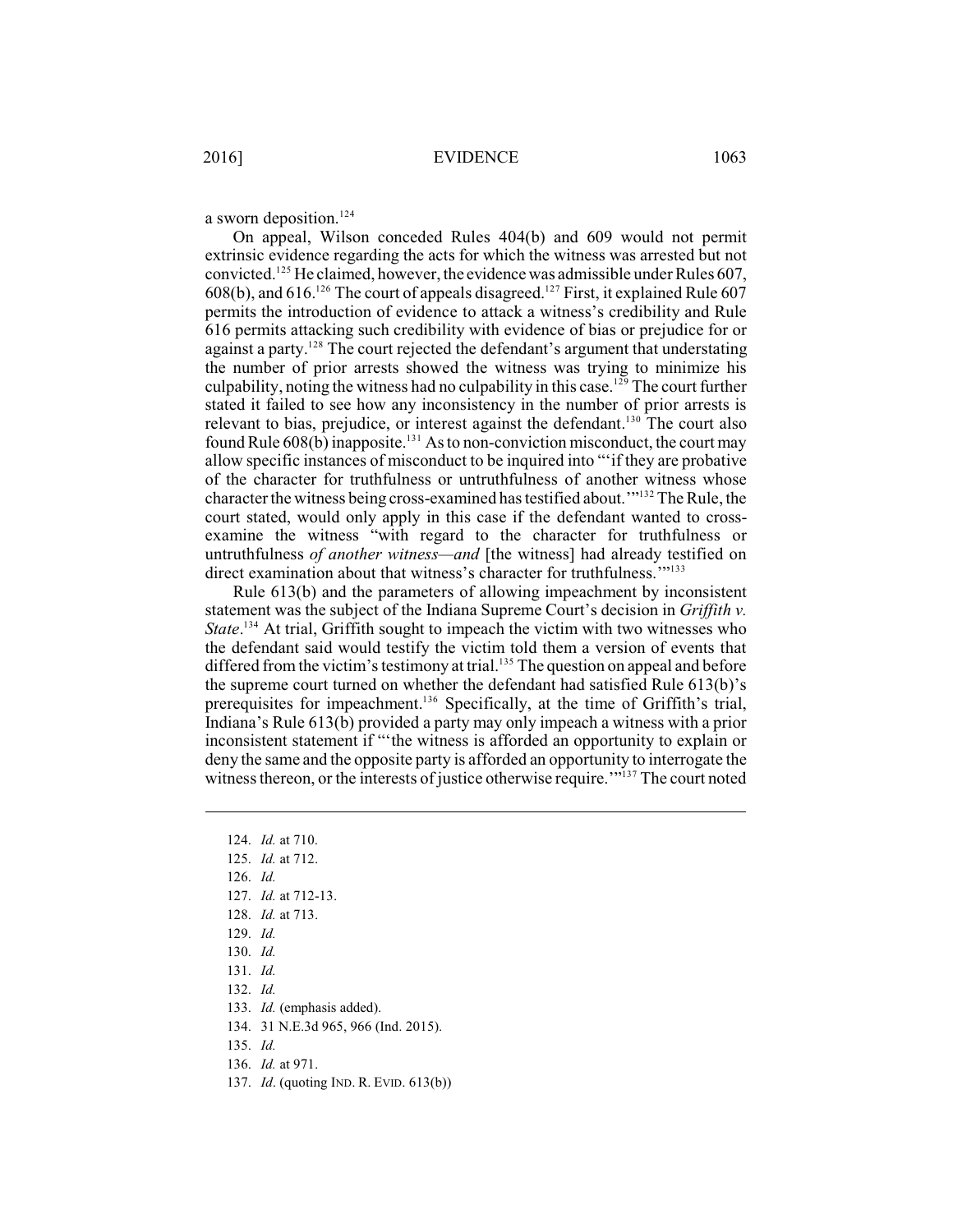it had affirmed in *Hilton v. State* a trial court ruling that excluded extrinsic evidence of a prior inconsistent statement where the defendant did not first take the opportunity to cross-examine the witness about the alleged inconsistent statement.<sup>138</sup> The court, however, clarified the holding in *Hilton* does not stand for the proposition that extrinsic evidence may *never* under any circumstances be admitted before the witness is given the chance to explain or deny a prior inconsistent statement.<sup>139</sup> Indeed, the court explained it did not explicitly address in *Hilton* the full scope of when Rule 613(b) permits the introduction of extrinsic evidence.<sup>140</sup>

As to that scope, the *Griffith* court stated it was inclined to follow the federal interpretation of the rule inasmuch as Indiana's Rule 613(b) uses the same language as the federal rule.<sup>141</sup> That interpretation affords great flexibility to trial courts. Specifically, the witness must still be given an opportunity to explain or deny, but not necessarily *before* extrinsic evidence of the statement is admitted.<sup>142</sup> Rather, the witness must only be permitted *at some point* to explain or deny.<sup>143</sup> Thus, the court held Rule 613(b) requires only that a witness be afforded the opportunity to explain or deny at some point during the proceedings.<sup>144</sup> It nevertheless cautioned the preferred method isto provide that opportunity to the witness before introducing extrinsic evidence because doing so has the benefit of insuring the witness remains available, and also may make it easier for the jury to understand the context of the intended impeachment.<sup>145</sup> Finally, the court urged trial courts to

consider a variety of relevant factors in making the determination to admit or exclude extrinsic evidence, such as the availability of the witness, the potential prejudice that may arise from recalling a witness only for impeachment purposes, the significance afforded to the credibility of the witness who is being impeached, and any other factors that are relevant to the interests of justice. $146$ 

As to whether the trial court improperly denied Griffith's proposed extrinsic evidence in violation of Rule 613(b), the court found no abuse of discretion on the facts before it.<sup>147</sup> First, there was no evidence the witness was available to be recalled to explain or deny the alleged prior statements.<sup>148</sup> Second, the fact that two other eyewitnesses also identified Griffith as the initial aggressor diminished

<sup>138.</sup> *Id.* at 970 (citing Hilton v. State, 648 N.E.2d 361, 362 (Ind. 1995)).

<sup>139.</sup> *Id.* at 971.

<sup>140.</sup> *Id.* at 970.

<sup>141.</sup> *Id.* at 971-72.

<sup>142.</sup> *Id.* at 970-71.

<sup>143.</sup> *Id.* at 971.

<sup>144.</sup> *Id.* at 972.

<sup>145.</sup> *Id.*

<sup>146.</sup> *Id.* 

<sup>147.</sup> *Id.* at 973.

<sup>148.</sup> *Id.*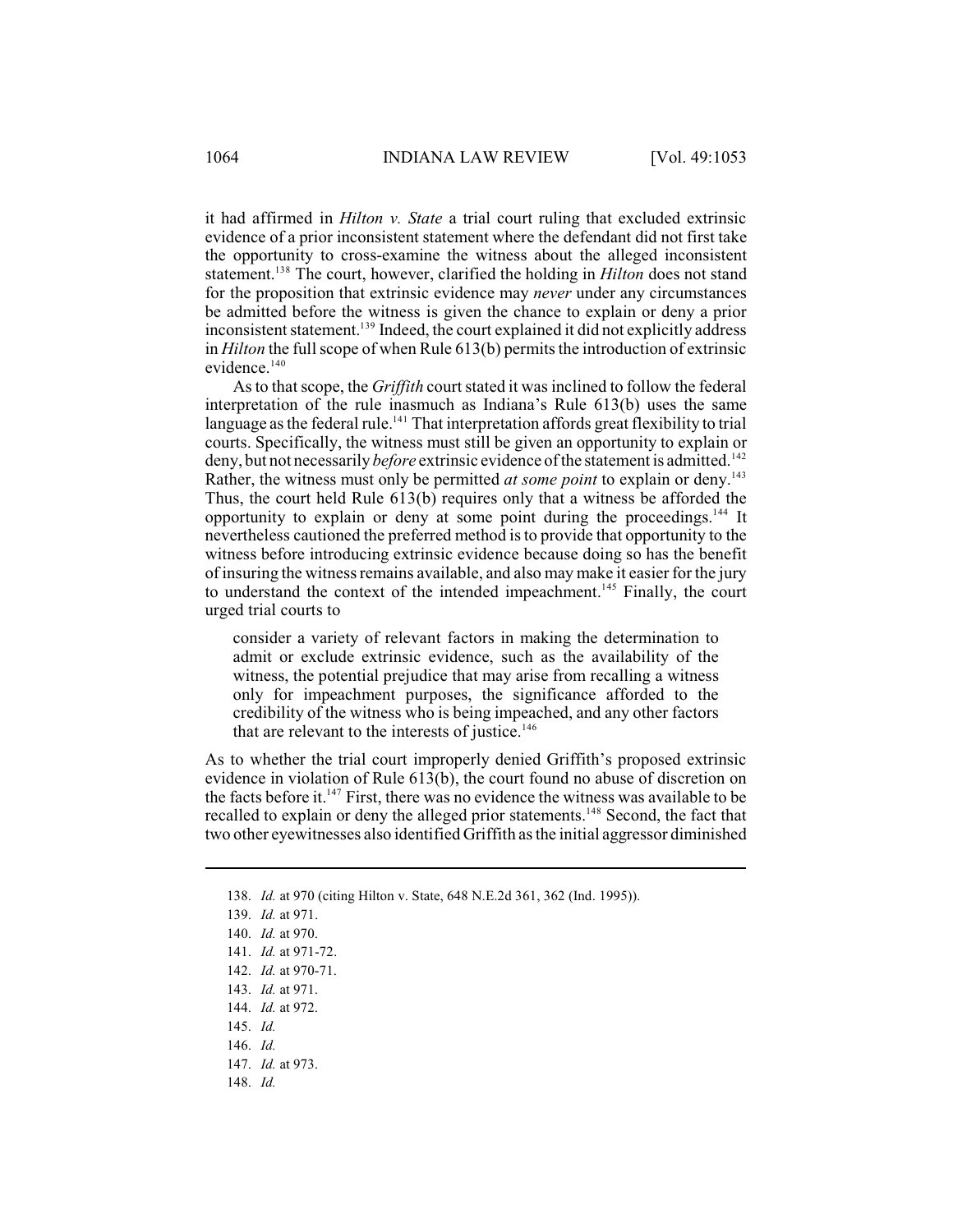the importance at trial of attacking this witness's testimony.<sup>149</sup> Nor did the defendant explain to the trial court why he failed to cross-examine the witness while still on the stand or why the interests of justice otherwise required the admission of the proposed extrinsic evidence.<sup>150</sup> Although it found no abuse of discretion, the court also emphasized that on these facts, the trial court would not have erred had it instead allowed the witness to be recalled and questioned about the alleged prior inconsistent statement.<sup>151</sup>

# V. LAY AND EXPERT WITNESSES (RULES 701-705)

The Rules employ limits on both lay and expert witness testimony. According to Rule 701, lay witnesses may provide "opinion" testimony only if "rationally based on the witness's perception; and . . . helpful to a clear understanding of the witness's testimony or to a determination of a fact in issue."<sup>152</sup> The court of appeals addressed the proper foundation for lay witness opinion testimony in *Whitlock v. Steel Dynamics, Inc.*<sup>153</sup> The issue in that case was whether the plaintiff in a personal injury case had sufficiently demonstrated he was injured in a manner that would excuse him from failing to file his compliant within the statute of limitations.<sup>154</sup> The plaintiff alleged he was "incompetent" for some nine days after the initial injury, such that he was entitled to additional time to file.<sup>155</sup> To support his claim, he submitted affidavits fromhis wife and mother-in-law addressing his alleged mental incompetence and physical limitations.<sup>156</sup> Among other things, however, the court of appeals concluded the affidavits did not meet the requirements of Rule 701 because they "give general opinions without designating objective bases for the opinions."<sup>157</sup> Rule 701 requires the witness to identify such objective bases because otherwise the trial court has no way to assess whether the testimony is (1) rationally based on the witness's perceptions and (2) helpful to the trier of fact.<sup>158</sup> In this case, the affidavits contained statements to the effect that the plaintiff was "disoriented" and "not all there."<sup>159</sup> Because the opinions addressed the central issue of the plaintiff's mental competence, the court held greater detail was required.<sup>160</sup> Rather than setting out such conclusions, the witnesses "were required to give specific details which they perceived to be the basis for their conclusions that

153. 35 N.E.3d 265 (Ind. Ct. App.), *trans. denied*, 37 N.E.3d 960 (Ind. 2015).

<sup>149.</sup> *Id.*

<sup>150.</sup> *Id.*

<sup>151.</sup> *Id.*

<sup>152.</sup> IND. R. EVID. 701.

<sup>154.</sup> *Id.* at 267-68.

<sup>155.</sup> *Id.* at 269.

<sup>156.</sup> *Id.* at 272-73.

<sup>157.</sup> *Id.* at 273.

<sup>158.</sup> *Id.* at 269.

<sup>159.</sup> *Id.* at 268.

<sup>160.</sup> *Id.*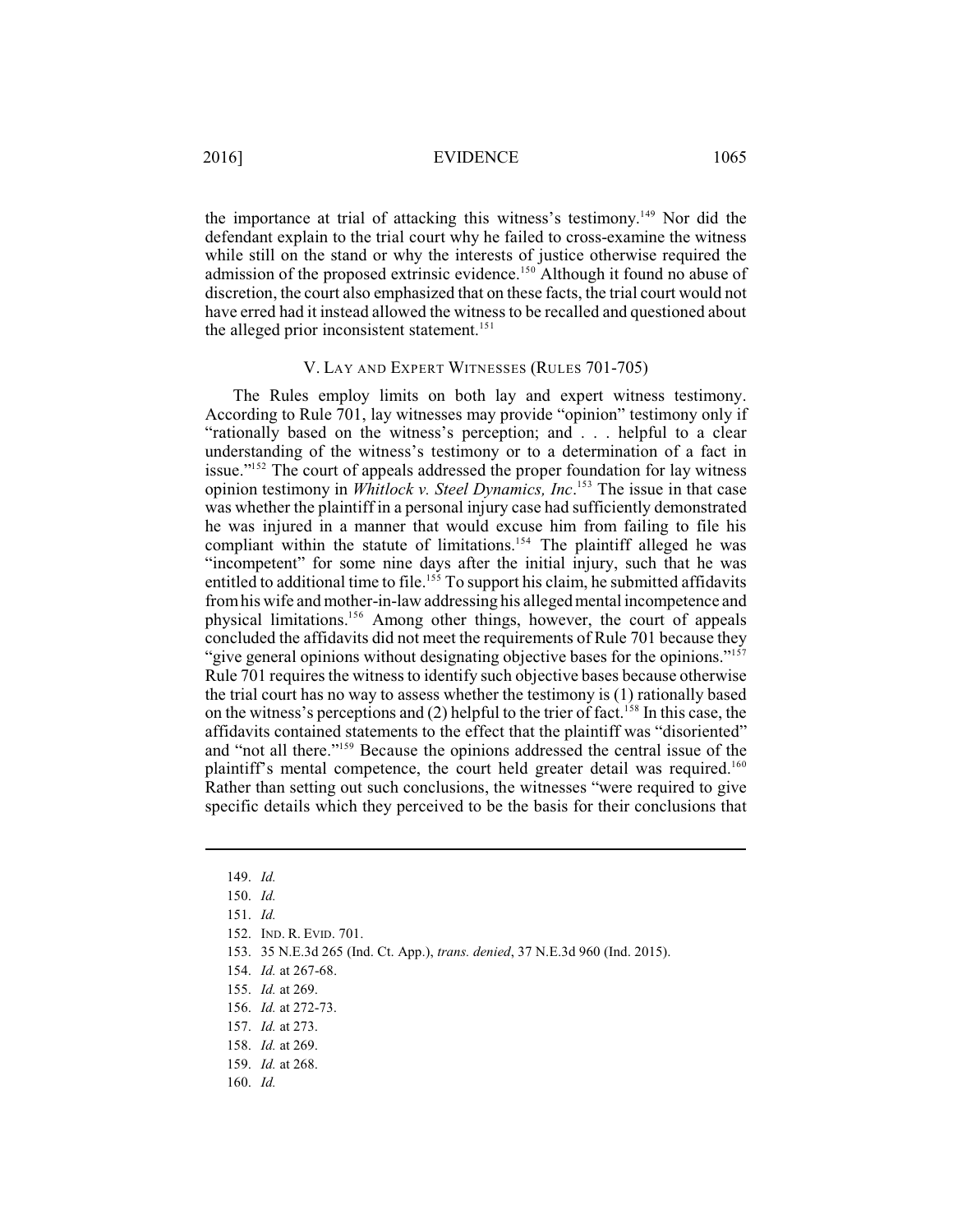[the plaintiff] was mentally incompetent."<sup>161</sup>

Judge May dissented in *Whitlock*, disagreeing that the affidavits failed to set forth the required factual bases for the opinions stated therein.<sup>162</sup> For example, Judge May noted the first affiant explained: "'He was disoriented, when he would wake up you would try to talk to him and he would have to think a long time about what he was saying before he said it.""<sup>163</sup> The same affiant also said: "'[H]e was not all there, he would change the subject in the middle of what you were talking about and forget what you were talking about and just quit talking."<sup>164</sup> These, Judge May stated, were "specific details" explaining the basis for the affiant's opinions. 165

The Indiana Supreme Court addressed the necessary foundation for skilled lay witness opinion testimony in *Buelna v. State*.<sup>166</sup> There, the defendant challenged his Class A felony conviction for manufacturing methamphetamine for insufficiency of the evidence.<sup>167</sup> The defendant argued the charge was improperly enhanced from a Class B felony because at least three grams of the drug were at issue.<sup>168</sup> The court of appeals rejected Buelna's argument, reasoning the liquid sample tested contained some final product, such that the entire thirteen-gram weight of the sample constituted "adulterated" methamphetamine counting towards the weight to satisfy the enhancement. 169

The Indiana Supreme Court granted transfer to consider Buelna's argument that the enhancement was not proper because the thirteen gram liquid mixture was not "adulterated."<sup>170</sup> First, the court addressed as a matter of law the question of whether an intermediate mixture a manufacturer is caught creating constitutes "adulterated"methamphetamine within themeaning of the statute prohibiting the manufacture of the drug.<sup>171</sup> It concluded, based on an examination of the language of the statute, evidence of legislative intent, and its own case law, that "'adulterated' methamphetamine is the final, extracted product that may contain lingering impurities or has been subsequently debased or diluted by a foreign substance—not an intermediate mixture that has not undergone the entire manufacturing process."<sup>172</sup> Thus, if the State relies on an unfinished chemical mixture for the three-gram enhancement, it must show "how much final product a defendant's particular manufacturing process would have yielded had it not

<sup>161.</sup> *Id.* 

<sup>162.</sup> *Id.* at 274 (May, J., dissenting).

<sup>163.</sup> *Id.*

<sup>164.</sup> *Id.* 

<sup>165.</sup> *Id.* 

<sup>166.</sup> 20 N.E.3d 137 (Ind. 2014).

<sup>167.</sup> *Id.* at 140.

<sup>168.</sup> *Id.* at 141.

<sup>169.</sup> *Id.*

<sup>170.</sup> *Id.* 

<sup>171.</sup> *Id.* at 141-42.

<sup>172.</sup> *Id.* at 142.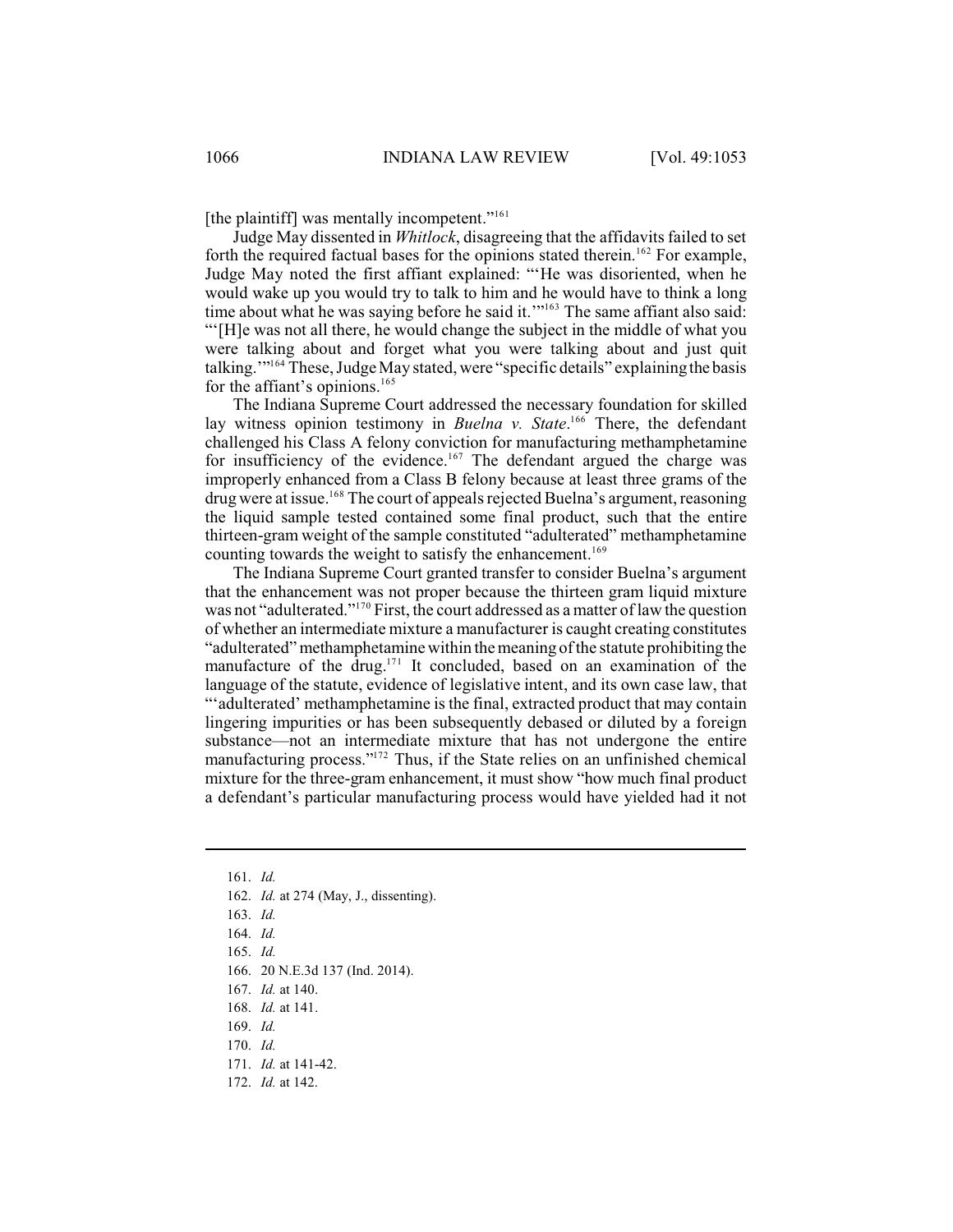been interrupted by police or other intervening circumstances."<sup>173</sup> Such evidence may come from a skilled witness under Rule 701—namely, a witness with expertise beyond that of ordinary jurors, but not sufficient expertise to qualify as an expert under Rule 702.<sup>174</sup> For these purposes, such a skilled witness would be one who regularly used or dealt in the drug or developed an acute ability to assess the weight of the drugs in which they deal. $175$  Here, the court found the State presented direct testimony of actual, measured weight through the testimony of two such skilled witnesses—the defendant's co-manufacturer and a mutual friend.<sup>176</sup>

Skilled lay opinion testimony under Rule 701 was also the subject of *Satterfield v. State*.<sup>177</sup> In that case, the defendant challenged his conviction for murder and arson, arguing the trial court abused its discretion in admitting a detective's testimony characterizing the defendant's answers during a police interview as "evasive." $178$  In particular, the defendant argued the detective was not qualified as a skilled lay witness under Rule 701 and also the detective was not permitted to offer "human lie detector" testimony.<sup>179</sup> The Indiana Supreme Court agreed the detective was not a skilled witness, but found histestimony was admissible as ordinary lay opinion testimony.<sup>180</sup> First, the court explained an ordinary or skilled lay witness may offer opinion testimony if (1) it is rationally based on the perception of the witness and  $(2)$  it is helpful to the trier of fact.<sup>181</sup> The first requirement means the "'opinion must be one that a reasonable person could normally form from the perceived facts.'"<sup>182</sup> The opinion testimony is helpful "'if the testimony gives substance to facts, which were difficult to articulate."<sup>183</sup> The court concluded the detective's offered opinion about the defendant's evasiveness was "no more insightful than what an ordinary lay witness could have observed."<sup>184</sup> The opinion testimony, however, was "helpful as a summary of the content and manner of answering questions," and was therefore properly admitted as ordinary lay opinion testimony.<sup>185</sup> Nor was the testimony otherwise improperly admitted "human lie detector" testimony.<sup>186</sup> It is true witnesses may not "'testify to opinions concerning intent, guilt, or innocence

- 176. *Id.* at 148.
- 177. 33 N.E.3d 344, 352 (Ind. 2015).
- 178. *Id.* at 351.
- 179. *Id.*
- 180. *Id.* at 354.
- 181. *Id.* at 352.
- 182. *Id.* (quoting Davis v. State, 791 N.E.2d 266, 268 (Ind. Ct. App. 2003)).
- 183. *Id.* (quoting McCutchan v. Blanck*,* 846 N.E.2d 256, 262 (Ind. Ct. App. 2006)).
- 184. *Id.* at 352.
- 185. *Id.*
- 186. *Id.* at 354.

<sup>173.</sup> *Id.* at 146.

<sup>174.</sup> *Id.* 

<sup>175.</sup> *Id.* at 147.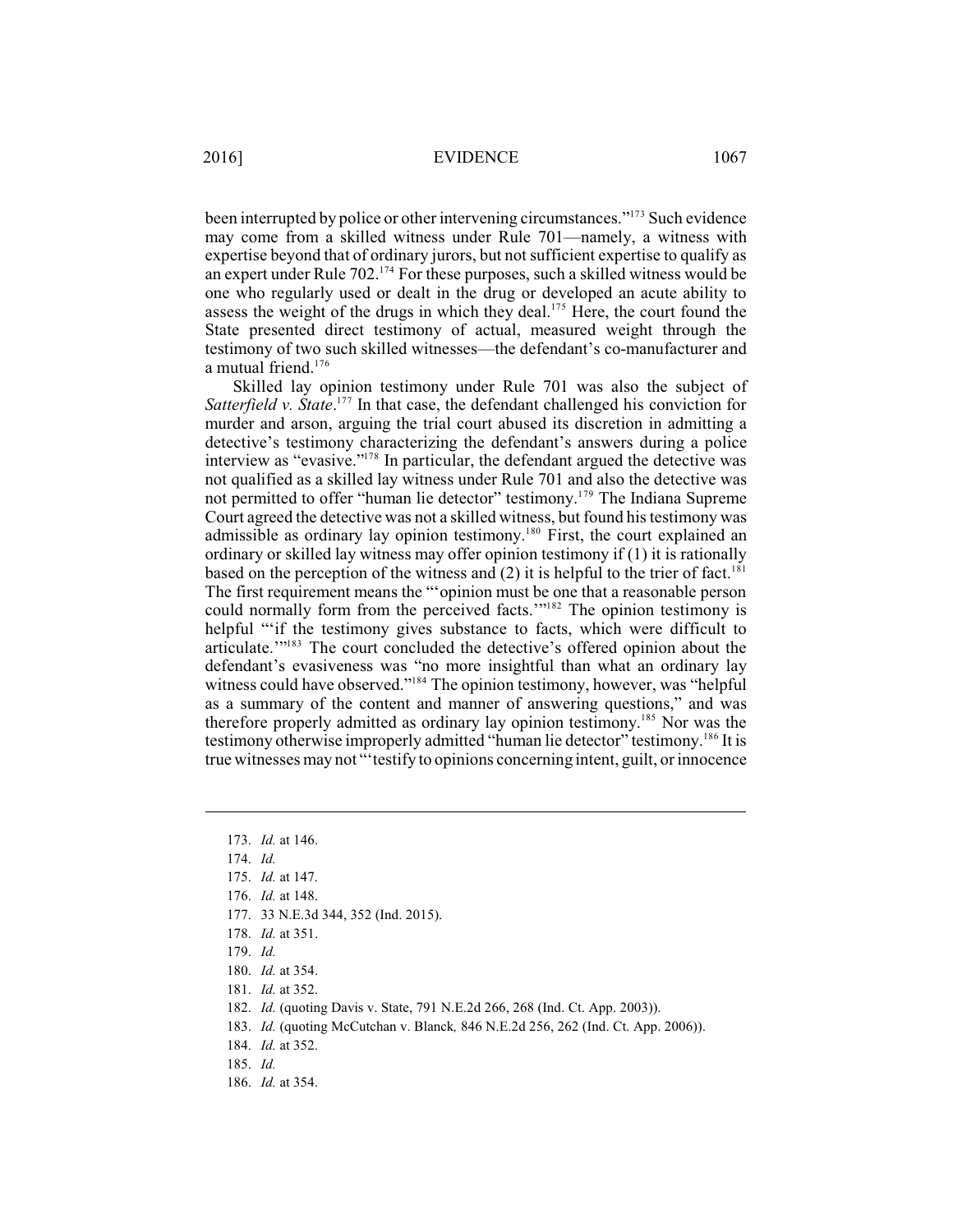in a criminal case  $[or]$ ... whether a witness has testified truthfully."<sup>187</sup> The court, though, found that taken in context, the detective's summary of the defendant's mode of answering questions—namely he minimized incriminating information and maximized harmless information—was not inadmissible commentary on the defendant's truthfulness.<sup>188</sup>

The Rules place additional limits on expert testimony. Experts must be qualified to testify based on knowledge, skill, training, or education.<sup>189</sup> In addition, they may only testify to the extent their testimony will "help the trier of fact to understand the evidence or to determine a fact in issue." $190$  Experts, however, are permitted to base their testimony and opinions on inadmissible evidence as long as others in the same field reasonably rely on such evidence.<sup>191</sup> Before admitting *scientific* expert testimony, the trial court must first satisfy itself that the testimony is grounded in "reliable scientific principles."<sup>192</sup>

The admissibility of expert scientific testimony was the issue in *Sciaraffa v. State*.<sup>193</sup> The defendant argued the trial court erred in permitting a forensic scientist employed by the Indiana State Police to testify that a "glass bottle presumptively'indicated the presence of [m]ethamphetamine'" withoutrequiring the scientist to "explain the scientific principles and standards of a presumptively positive test."<sup>194</sup> The court of appeals disagreed.<sup>195</sup> It began its analysis of the issue by noting although the proponent of expert testimony bears the burden of showing the foundation and reliability of scientific principles, no specific test is required to satisfy Rule  $702(b)$ 's requirements.<sup>196</sup> Instead, the trial court may admit expert scientific testimony as long as it finds the evidence is sufficiently trustworthy to assist the trier of fact. 197

In this case, that standard was satisfied.<sup>198</sup> The scientist was a professional forensic scientist with extensive education and experience in drug analysis.<sup>199</sup> Further, she testified to the specific test performed and elaborated by explaining the specialized tests she performed "are part of the normal testing procedure" for methamphetamine and "require 'expert training to administer."<sup>200</sup> Both such tests are "generally accepted in the relevant scientific community."<sup>201</sup> The

- 193. 28 N.E.3d 351 (Ind. Ct. App.), *trans. denied*, 32 N.E.3d 239 (Ind. 2015).
- 194. *Id.* at 355-57.
- 195. *Id.* at 357-58.
- 196. *Id.*
- 197. *Id.* at 357.
- 198. *Id.* at 358.
- 199. *Id.* at 357.
- 200. *Id.*
- 201. *Id.* at 358.

<sup>187.</sup> *Id.* (quoting IND. R. EVID. 704).

<sup>188.</sup> *Id.* 

<sup>189.</sup> IND. R. EVID. 702(a).

<sup>190.</sup> *Id.* 

<sup>191.</sup> IND. R. EVID. 703.

<sup>192.</sup> IND. R. EVID. 702(b).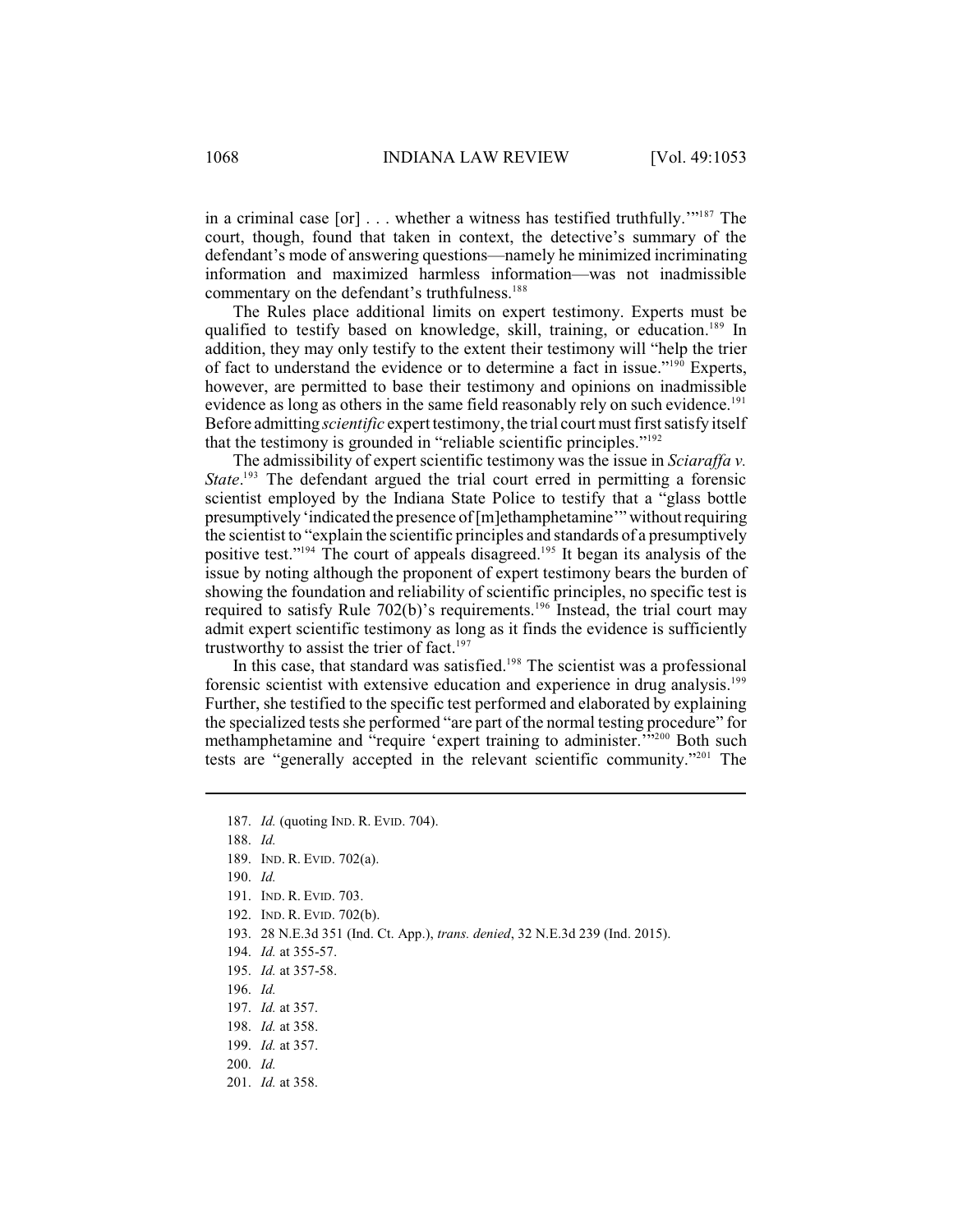scientist did testify she could not perform the required confirmatory test in addition to the "presumptive test" for the presence of a controlled substance because "'there wasn't enough sample' to confirm the presumptive testing's result."<sup> $202$ </sup> But, while this meant the scientist could not be "scientifically certain that it was methamphetamine," the inability to perform a confirmatory test did not invalidate the presumptive test or make it inadmissible.<sup>203</sup> Rather, the inability to confirm reflects on the weight of her testimony, which is a matter for the jury.<sup>204</sup>

In *5200 Keystone Limited Realty, LLC*, the court of appeals reached the opposite conclusion about the admissibility of scientific expert opinion testimony, holding the trial court did not err in excluding an environmental expert's opinion that was speculative.<sup>205</sup> The dispute involved responsibility for the environmental cleanup costs of commercial real estate.<sup>206</sup> The trial court excluded the plaintiff's proffered expert testimony to the effect that certain car detailing operations had contributed to contamination of the site by using "petroleum hydrocarbons and chlorinated solvents."<sup>207</sup> Because the expert admitted he had no knowledge of what chemicals the particular auto detailers were using at any time, the court of appeals agreed the testimony as applied to the instant case was based on nothing but "pure speculation," and thus, properly excluded under Rule  $702<sup>208</sup>$  The court distinguished the instant case from the *Vaughn* case cited by the plaintiff, stating the expert in *Vaughn* had at least based his opinion as to the safety of certain equipment on a drawing of that equipment rendered by a defendant in that case.<sup>209</sup> Here, by contrast, the proffered expert admitted he had no actual evidence of what chemicals the detailers used, meaning any testimony regarding their contribution to contamination would be based on speculation, as opposed to any evidence.<sup>210</sup>

The rules regarding witness testimony also prohibit both lay opinion witnesses and expert witnesses from testifying "to opinions concerning intent, guilt, or innocence in a criminal case; the truth or falsity of allegations; whether a witness has testified truthfully; or legal conclusions."<sup>211</sup> In *Sampson v. State*, the Indiana Supreme Court addressed these limitations on opinion testimony in a child molestation case where the defendant argued a child forensic interviewer at Holly's House (a child and adult advocacy center for victims of intimate crimes) had "improperly vouched" for the child victim during her testimony in

<sup>202.</sup> *Id.*

<sup>203.</sup> *Id.*

<sup>204.</sup> *Id.* 

<sup>205.</sup> 5200 Keystone Ltd. Realty, LLC v. Filmcraft Labs, Inc., 30 N.E.3d 5, 17 (Ind. Ct. App. 2015).

<sup>206.</sup> *Id.* at 6.

<sup>207.</sup> *Id.* at 10.

<sup>208.</sup> *Id.* at 10-11.

<sup>209.</sup> *Id.* at 10 (referencing Vaughn v. Daniels Co., 841 N.E.2d 1133 (Ind. 2006)).

<sup>210.</sup> *Id.* at 11.

<sup>211.</sup> IND. R. EVID. 704(b).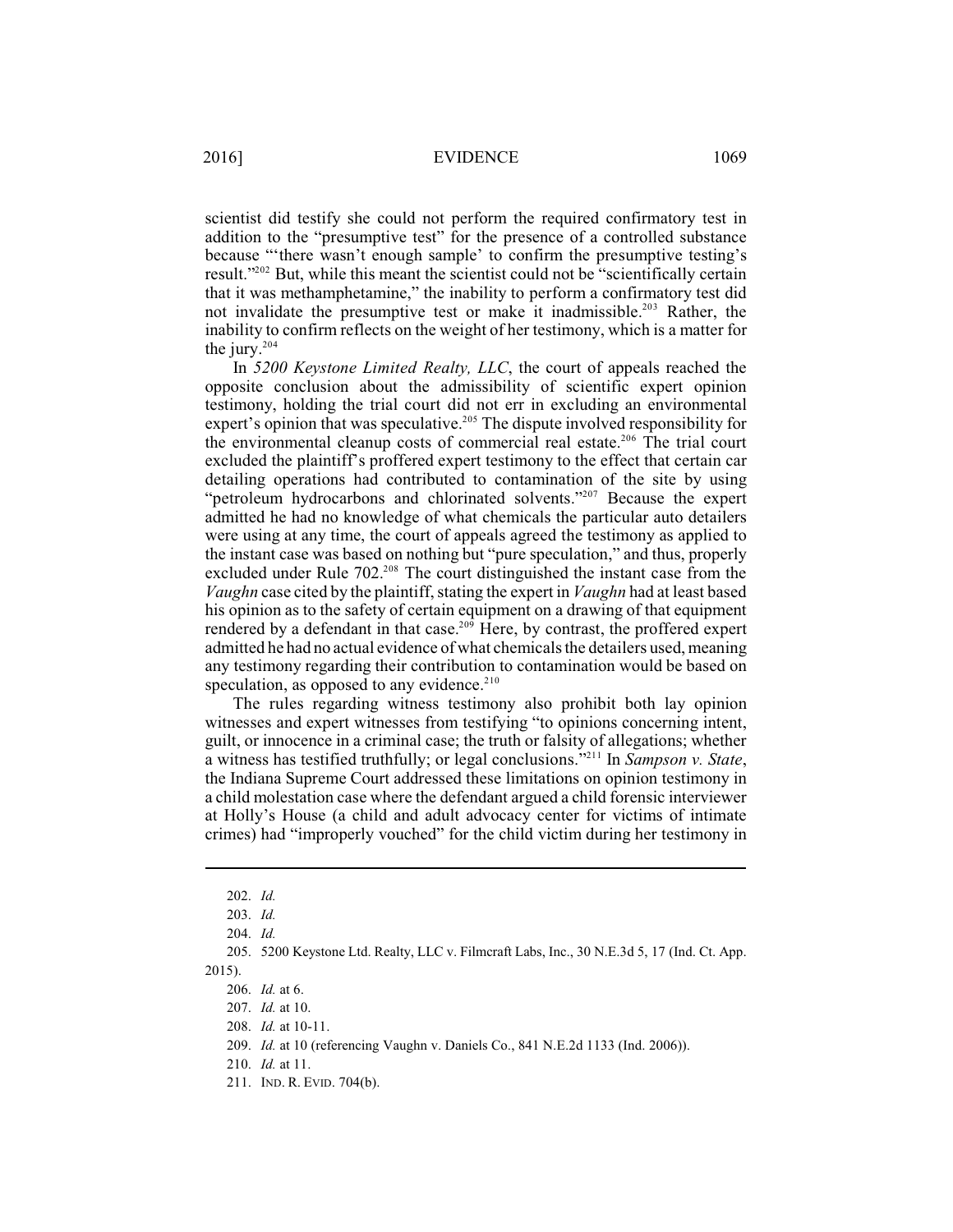violation of Rule 704(b).<sup>212</sup> The interviewer testified at trial without objection that she was trained to detect signs that children had been coached to allege abuse and she did not observe any signs the child victim in this case had been coached.<sup>213</sup> Specifically, the interviewer testified coaching is "where someone has told a child what to say and typically it's somebody close to the child and it's usually an untrue statement."<sup>214</sup> She further testified the signs of coaching—which she did not observe in the child victim in this case—included, among other things, an inability to recall specific details regarding the incident.<sup>215</sup>

To reach its conclusion in *Sampson*, the supreme court was called upon to address two appellate court decisions(*Kindred* and *Archer*) that followed its own decision in *Hoglund v. State*.<sup>216</sup> Based on a review of the holdings in those two cases regarding "coaching testimony," the court stated:

[t]he underling question posed by *Kindred* and *Archer* is whether the distinction between testimony that a child witness *has or has not been coached* and testimony that the witness *did or did not exhibit any "signs or indicators" of coaching* can be reconciled with the prohibition on indirect vouching this Court disapproved in *Hoglund*. 217

After surveying relevant jurisprudence of other jurisdictions, the court answered the posed question in the negative. $218$  Specifically, it held such subtle distinctions characterizing an expert's testimony "is insufficient to guard against the dangers that such testimony will constitute impermissible vouching" in violation of Rule 704(b) and *Hoglund*.<sup>219</sup> Rather,

when a jury is presented with expert testimony concerning certain coaching behaviors, the invited inference that the child has or has not been coached because the child fits the behavioral profile is likely to be just as potentially misleading as expert testimony applying the coaching behaviors to the facts of the case and declaring outright that a given child has or has not been coached.<sup>220</sup>

In both cases, there is a danger the jury will misapply the evidence.<sup>221</sup> Nevertheless, the court stated expert testimony about the signs of coaching and whether a child exhibited such signs may be appropriate and is permissible "*provided [that] the defendant has opened the doorto such testimony*" by calling

<sup>212.</sup> Sampson v. State, 38 N.E.3d 985, 987-90 (Ind. 2015).

<sup>213.</sup> *Id.* at 988.

<sup>214.</sup> *Id.* 

<sup>215.</sup> *Id.* 

<sup>216.</sup> 962 N.E.2d 1230 (Ind. 2012); *see also* Archer v. State, 996 N.E.2d 341 (Ind. Ct. App. 2013); Kindred v. State, 973 N.E.2d 1245 (Ind. Ct. App. 2012).

<sup>217.</sup> *Sampson*, 38 N.E.3d at 990 (emphasis in original).

<sup>218.</sup> *Id.* at 991-92.

<sup>219.</sup> *Id.*

<sup>220.</sup> *Id.* at 991.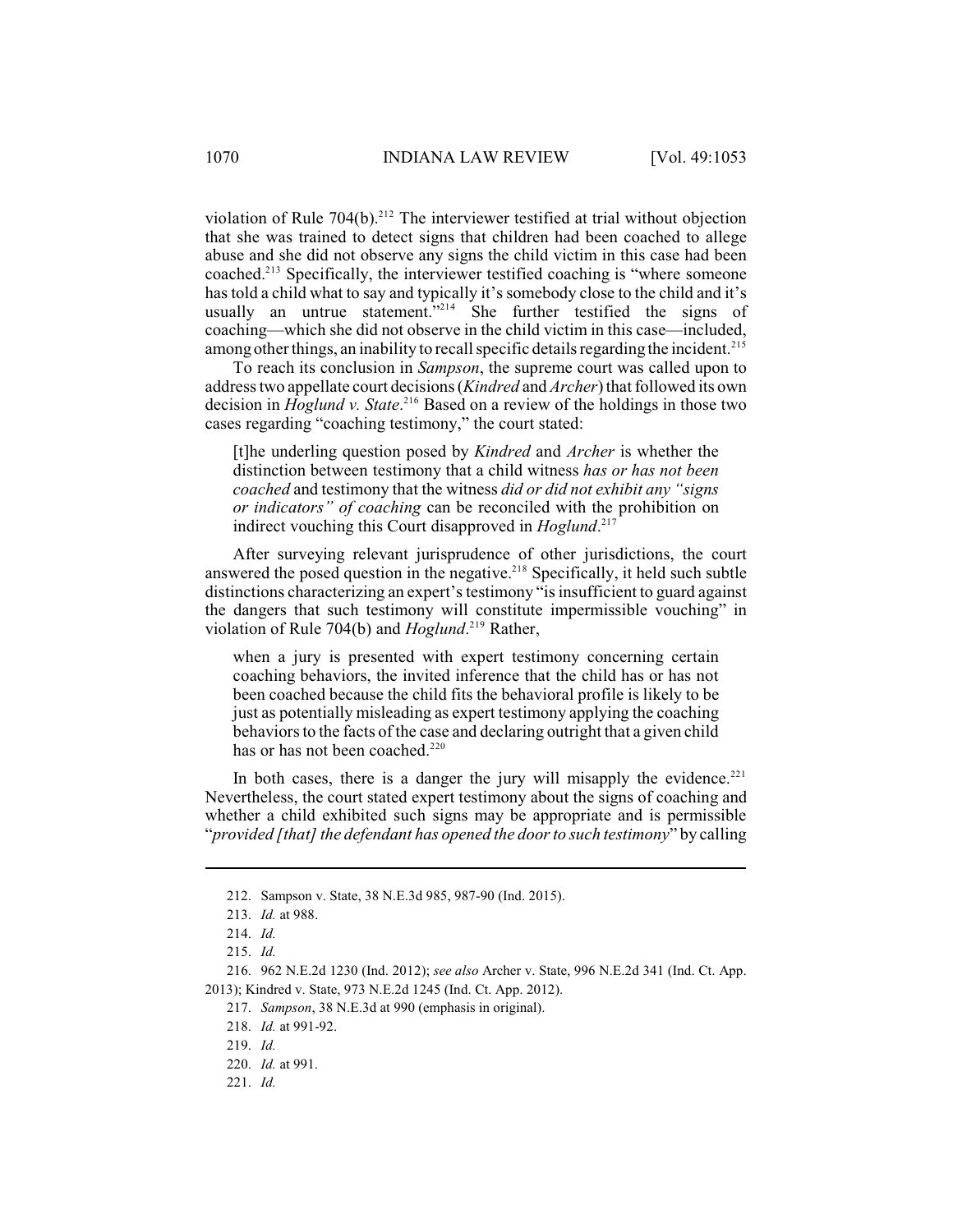the child victim's credibility into question. $222$  Thus, the court concluded the interviewer's testimony in *Sampson* was improper under Rule 704(b) because "'indirect vouching testimony is little different than testimony that the child witness is telling the truth."<sup>223</sup> Nevertheless, the error in admitting the evidence did not entitle Sampson to any remedy because he did not object to the testimony at trial, nor did admitting the testimony produce a fundamental errorsuch that the defendant was denied the possibility of a fair trial. 224

The court of appeals applied the *Sampson* holding in *Hamilton v. State*. 225 There, the defendant argued the trial court improperly admitted vouching testimony by two different witnesses in violation of Rule  $704(b)$ .<sup>226</sup> First, the defendant challenged the testimony of a forensic interviewer regarding whether she observed any indicators of coaching in two child molestation victims.<sup>227</sup> Second, the defendant challenged testimony about statements a detective made during a pre-trial interview with the defendant to the effect that the allegations of molestation were "powerful."<sup>228</sup>

Applying *Sampson*, the court of appeals concluded all of the testimony by the forensic interviewer about indicators of coaching constituted improper vouching testimony deemed to "improperly invade the province of the jury to assess witness credibility. $"229$  Further, the court of appeals disagreed with the trial court that the defendant had "opened the door" to the testimony.<sup>230</sup> Although the defense had asked the child witnesses on cross-examination whether they had been told what to say, the court of appeals stated this was "not equivalent to presenting evidence that they had been told what to say, or creating a false impression in the jury that they had been." $^{231}$  Because the court could not conclude that admitting the interviewer'stestimonywas harmless, itreversed and remanded.<sup>232</sup> For purposes of remand, the court next addressed the defendant's claim about the detective's use of the word "powerful" in describing the allegations of molestation. $233$  It stated that although statements made by police during interrogations can potentially be problematic under Rule 704(b), it could not say the detective's statements in the case before it amounted to improper vouching given their context.<sup>234</sup> Specifically, the detective talked about the victim's powerful statements so as to attempt to elicit a response from the

<sup>222.</sup> *Id.* at 992 (emphasis added).

<sup>223.</sup> *Id.* (quoting Hoglund v. State, 962 N.E.2d 1230, 1237 (Ind. 2012)).

<sup>224.</sup> *Id.* at 992-93.

<sup>225.</sup> 43 N.E.3d 628 (Ind. Ct. App.), *aff'd on reh'g*, 2015 WL 9598281 (Ind. Ct. App. 2015).

<sup>226.</sup> *Id.* at 631.

<sup>228.</sup> *Id.* at 630-31.

<sup>229.</sup> *Id.* at 633.

<sup>230.</sup> *Id.* at 632.

<sup>231.</sup> *Id.* at 633.

<sup>232.</sup> *Id.* at 634-35.

<sup>233.</sup> *Id.* at 634.

<sup>234.</sup> *Id.*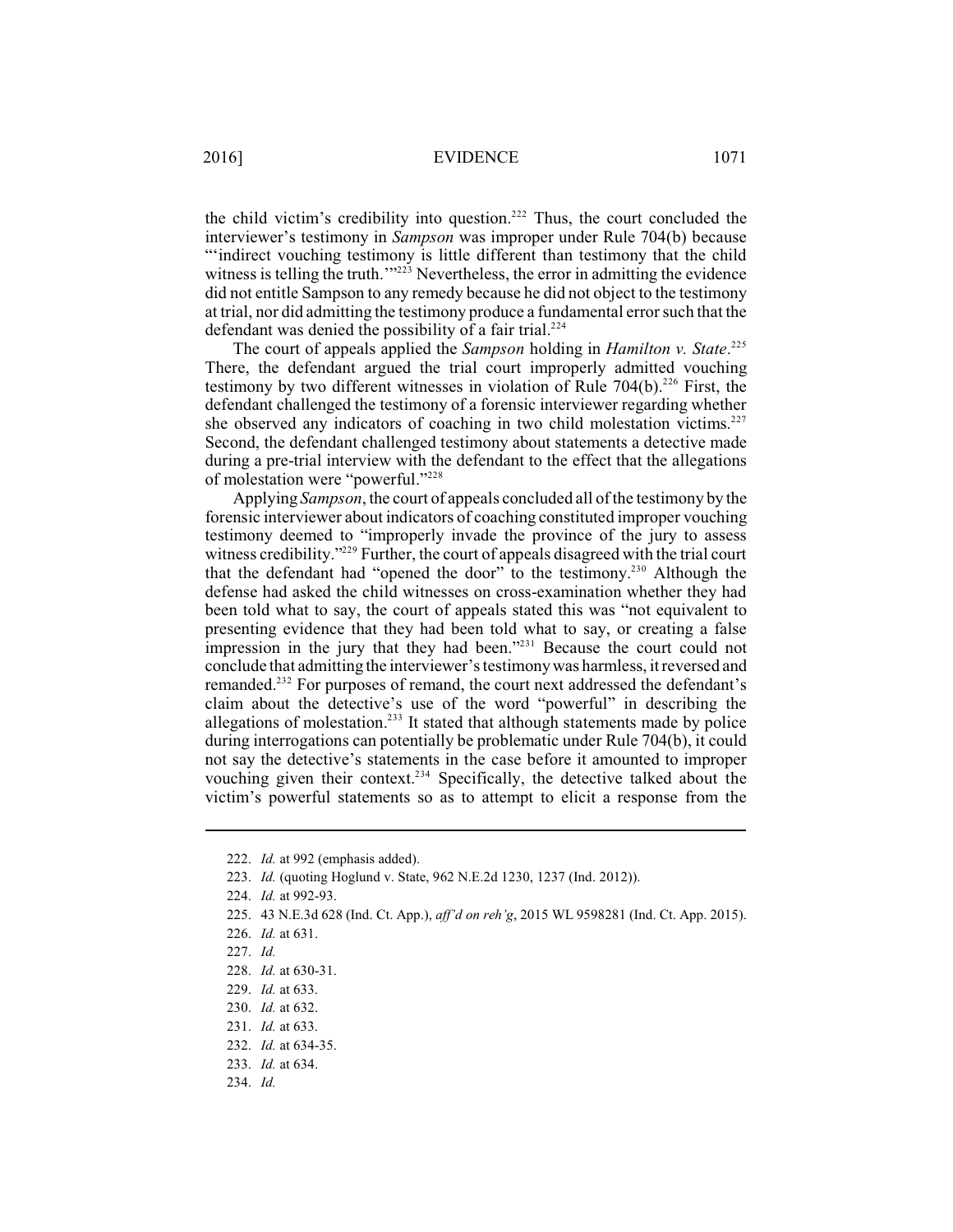defendant during a police interview.<sup>235</sup> Further, the defendant responded by agreeing the allegations were powerful, but denying molesting.<sup>236</sup> Thus, viewing the detective's statements in the context of a police interview, the court did not believe they carry the "same vouching force as trial testimony to that effect."<sup>237</sup>

### VI. HEARSAY (RULES 801-806)

Hearsay is a statement "not made by the declarant while testifying at the trial or hearing" and "offered in evidence to prove the truth of the matter asserted."<sup>238</sup> Hearsay is typically not admissible evidence at trial unless the evidence satisfies one of the rules setting out an exception to this general rule. 239

### *A. Rule 801—Hearsay Versus Nonhearsay*

The rule against admitting hearsay only applies if the challenged evidence satisfies the definition of hearsay. In *Blount v. State*, the Indiana Supreme Court considered whether a detective's statement that two witnesses had told him the defendant was the shooter was inadmissible hearsay.<sup>240</sup> The State defended the admission of the evidence, arguing it was not admitted for the truth of the matter asserted but rather constituted "course of investigation" evidence offered to show why the police officers proceeded to seek out and arrest the defendant.<sup> $241$ </sup> The court analyzed the issue by applying the test announced in the *Craig* case: (1) whether the evidence describing an out-of-court statement asserted a fact that could be proved true or false; (2) whether the evidentiary purpose of the proffered statement was to prove the truth a fact asserted; and (3) whether the fact to be proved under the suggested purpose of the statement was relevant to an issue in the case and whether the danger of prejudice outweighed the probative value.<sup>242</sup> Applying this test led the court to conclude that the detective's testimony was inadmissible hearsay.<sup>243</sup> First, the statement that the defendant was the shooter was susceptible to being true or false.<sup>244</sup> Second, the State argued the statement was offered to show the "course of investigation," meaning that the statement was ostensibly not being offered for its truth.<sup>245</sup> But applying the third prong of the *Craig* test, the court concluded admitting the testimony was overly prejudicial, particularly because the relayed witness statements identified the defendant as the shooter, yet the witnesses were not available for cross-

<sup>235.</sup> *Id.*

<sup>236.</sup> *Id.*

<sup>237.</sup> *Id.*

<sup>238.</sup> IND. R. EVID. 801.

<sup>239.</sup> IND. R. EVID. 802.

<sup>240.</sup> 22 N.E.3d 559, 565-66 (Ind. 2015).

<sup>241.</sup> *Id.* at 565.

<sup>242.</sup> *Id.* at 567 (citing Craig v. State, 630 N.E.2d 207 (Ind. 1994)).

<sup>243.</sup> *Id.* at 568.

<sup>244.</sup> *Id.*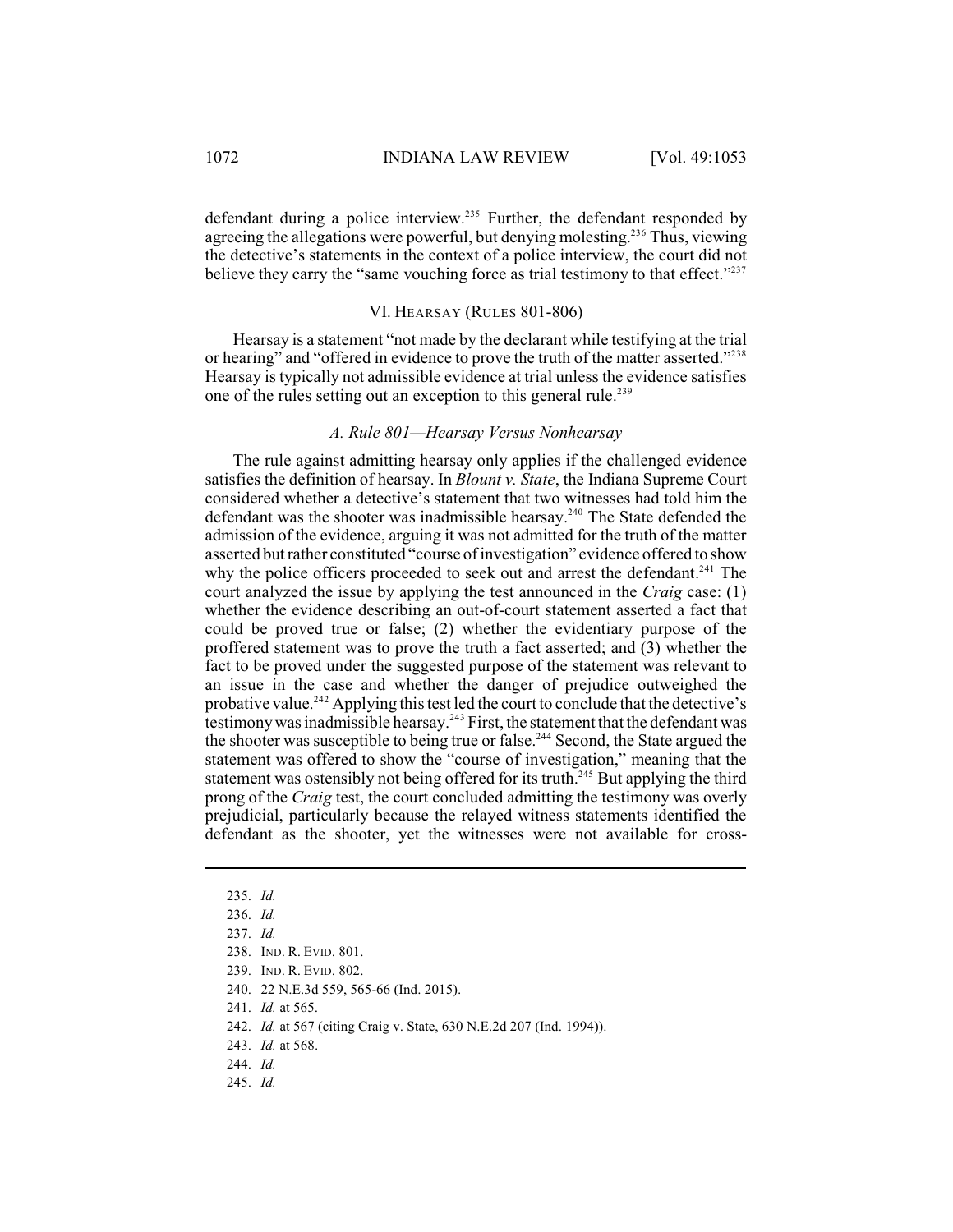examination at trial.<sup>246</sup> Because the conviction was supported by independent evidence of guilt, however, the court found the trial court's error in admitting the evidence was not reversible. 247

The court of appeals addressed the hearsay definition in *Phillips v. State*<sup>248</sup> in the context of a case charging the defendant with liability for the death of an infant she placed in a broken portable crib. First, the court found the trial court did not abuse its discretion when it admitted into evidence photographs of the warning labels affixed to the broken crib.<sup>249</sup> The court referenced the *Craig* case, stating when an out-of-court statement is challenged as being hearsay, the first question is whether the "statement asserts a fact susceptible of being true or false."<sup> $250$ </sup> If no such assertion is present, the statement cannot be hearsay.<sup> $251$ </sup> On the other hand, if the statement does contain an assertion of fact, the court must look to the evidentiary purpose of offering the statement to determine whether it is hearsay.<sup>252</sup> Here, the court found the majority of the statements on the labels contained no assertion of fact that could be proven true or false; instead, they were along the lines of instructions urging the crib's user not to do certain things.<sup> $253$ </sup> Thus, they were not hearsay. As to the "declarative statements on the labels"—for example, that failure to heed the warnings given could result in injury or death—the court found they were also not hearsay because they were not offered to "prove the facts asserted."<sup>254</sup> Rather, they were offered to show only that warnings were given that would have been easily visible.<sup>255</sup>

### *B. Rule 801(d)(2)—Statement of a Party Opponent*

The Indiana Court of Appeals considered the application of Rule 801(d)(2) in *Harrison v. State*.<sup>256</sup> The court rejected the defendant's argument that the trial court had erred in admitting a tape of a telephone call made from prison between himself and an individual named Gee.<sup>257</sup> The court explained any statements by the defendant on the recording were statements by a party-opponent and therefore admissible pursuant to Rule 801(d)(2) regardless of whether offered to prove the truth of the matter asserted. $258$  As to the comments by Gee, the court stated they

- 248. 25 N.E.3d 1284, 1288 (Ind. Ct. App. 2015).
- 249. *Id.* at 1288.
- 250. *Id.*
- 251. *Id.*
- 252. *Id.*
- 253. *Id.* at 1289.
- 254. *Id.*
- 255. *Id.*

- 257. *Id.* at 255-56.
- 258. *Id.* at 255.

<sup>246.</sup> *Id.*

<sup>247.</sup> *Id.* at 568-69.

<sup>256.</sup> 32 N.E.3d 240, 253-56 (Ind. Ct. App.), *trans. denied*, 35 N.E.3d 671 (Ind. 2015).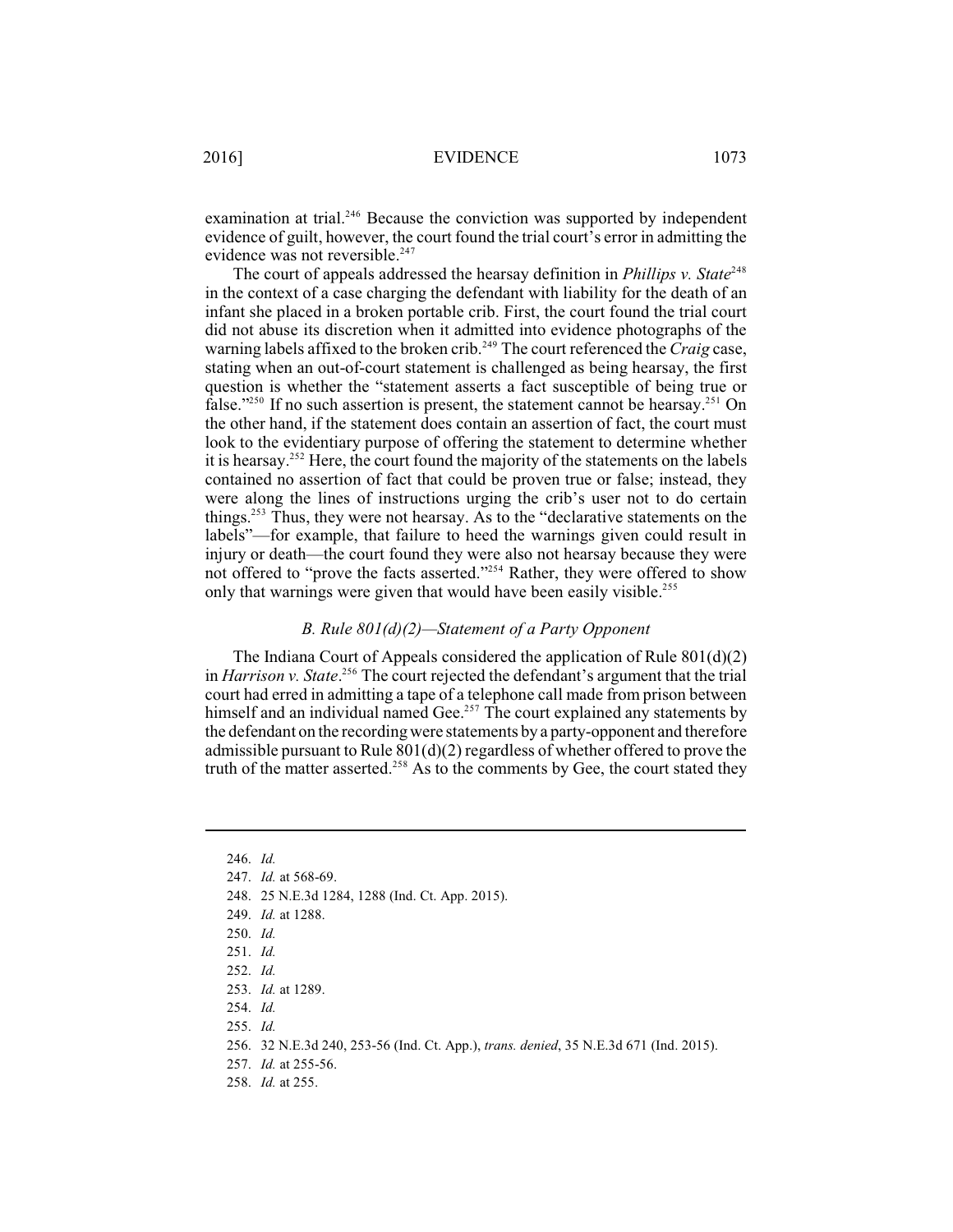were relatively innocuous for the most part.<sup>259</sup> Only Gee's reply of "'Me, too'" when the defendant stated he had ammonia in his lungs (from making methamphetamine) was substantive.<sup>260</sup> Yet, to the extent that it was offered to prove the truth of the matter asserted—that Gee had ammonia in his lungs—the court stated it was not convinced that admission of the statement affected the defendant's substantial rights.<sup>261</sup> The defendant also challenged the admission of a recorded prison call between an inmate and the defendant's ex-girlfriend.<sup>262</sup> In this case, the court of appeals agreed with the defendant that admission violated the hearsay rule.<sup>263</sup> The court noted the call was being offered for the truth of the matter stated.<sup>264</sup> Nor did Rule 801(d)(2) apply to these particular statements and render them admissible, inasmuch as the defendant himself was not involved in the phone call.<sup>265</sup> However, the court concluded admitting the call was harmless error because it was cumulative of other admitted evidence.<sup>266</sup>

The court of appeals addressed the admissibility of an audio recording containing a conversation between the defendant and a government confidential informant (CI) in *Mack v. State*.<sup>267</sup> The court there held the tape did not contravene the rules against admitting hearsay evidence.<sup>268</sup> It explained it has long found statements by CIs are not hearsay because they are not admitted to prove the truth of the matters asserted by the CI, but rather to provide context for the defendant's own recorded statements.<sup>269</sup> Because the statements by the CI were not nonhearsay, the Confrontation Clause also did not apply to bar their admission.<sup>270</sup>

### *C. Rule 801(d)(1)(b)—Prior Consistent Statement*

Whether a statement satisfied Rule  $801(d)(1)(b)$ 's requirements for admitting a statement that otherwise would constitute inadmissible hearsay was the subject of the Indiana Court of Appeals' decision in *Townsend v. State*<sup>271</sup> According to that rule,

a statement is not hearsay if the declarant testifies and is subject to crossexamination about a prior statement, the statement is consistent with the declarant's testimony, and the statement is offered to rebut an express or

|                   | 259. <i>Id.</i> at 256.                                                                         |
|-------------------|-------------------------------------------------------------------------------------------------|
|                   | 260. <i>Id.</i> at 255.                                                                         |
| $261.$ <i>Id.</i> |                                                                                                 |
|                   | 262. <i>Id.</i> at $254-55$ .                                                                   |
| $263.$ <i>Id.</i> |                                                                                                 |
| $264.$ <i>Id.</i> |                                                                                                 |
|                   | 265. <i>Id.</i> at 254.                                                                         |
|                   | 266. <i>Id.</i> at 254-55.                                                                      |
|                   | 267. 23 N.E.3d 742, 753 (Ind. Ct. App. 2014), <i>trans. denied</i> , 31 N.E.3d 976 (Ind. 2015). |
|                   | 268. <i>Id.</i> at 754.                                                                         |
| $269.$ Id.        |                                                                                                 |
| $270.$ <i>Id.</i> |                                                                                                 |
|                   | 271. 33 N.E.3d 367, 370 (Ind. Ct. App.), <i>trans. denied</i> , 35 N.E.3d 1290 (Ind. 2015).     |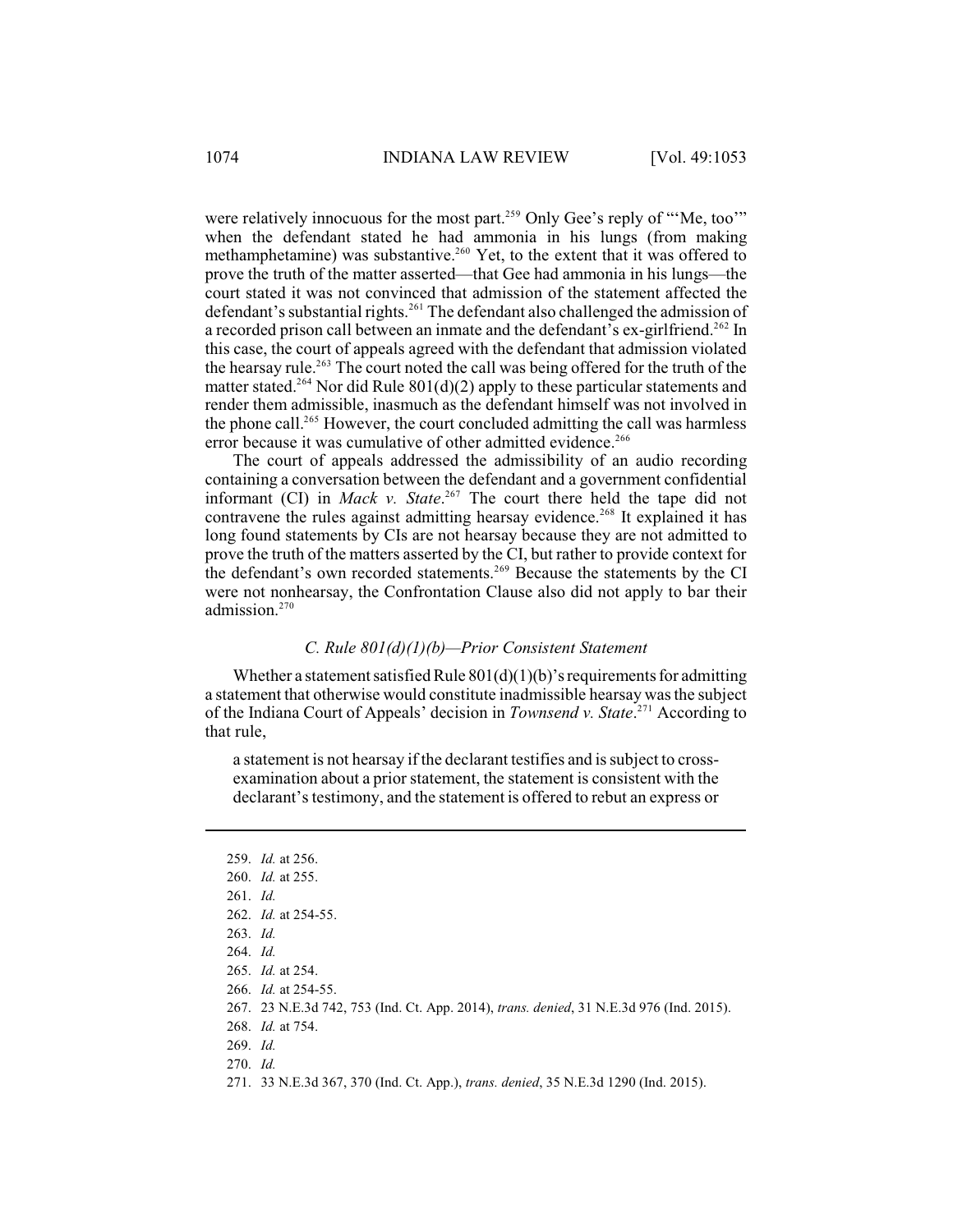implied charge that the declarant recently fabricated the statement or acted from a recent improper influence or motive for testifying.<sup>272</sup>

The challenged evidence was a recording made at a police station wherein the victim accused the defendant of injuring her.<sup>273</sup> Also admitted by the State at trial over no objection was a letter by the victim to the defendant's counsel recanting her allegations of battery.<sup> $274$ </sup> Here, the court agreed with the defendant that the recording was inadmissible hearsay.<sup>275</sup> It explained there is a difference between "merely challenging a witness's credibility" and what is required for the rule to operate—namely, a charge of "fabricated testimony or improper . . . motive" for testifying.<sup>276</sup> The court stated there was not even a suggestion at trial of such recent fabrication or improper motive.<sup>277</sup> Rather, the evidence showed only that defense counsel challenged the victim's credibility by questioning her in detail about the different stories she had told about whether the defendant had committed battery, noting they were "diametricallydifferent accounts about what happened."<sup>278</sup>

### *D. Rule 803(1)—Present Sense Impression*

In *Mack v. State*, the defendant also argued the trial court abused its discretion when it permitted a police officer to testify about statements made to him by a confidential informant (CI) to the effect that he had just discussed with the defendant buying a "degreaser" that could be used to counterfeit currency.<sup>279</sup> The question before the Indiana Court of Appeals was whether the testimony was properly admitted as being within the "present sense impressions" exception to the rule prohibiting hearsay.<sup> $280$ </sup> The court concluded it was not.<sup> $281$ </sup> It explained the exception for present sense impressions under Rule 803(1) allows introducing "[a] statement describing or explaining an event, condition or transaction, made while or immediately after the declarant perceived it."<sup>282</sup> To reach its conclusion the testimonywas improper, the court considered the evidence indicating theCI's statement to the officer occurred anywhere from between "a few" and "ten minutes" after speaking with the defendant.<sup>283</sup> The court explained Rule  $803(1)$ pertained to statements made "immediately after" perceiving an event.<sup>284</sup> The

280. *Id.*

281. *Id.* at 755.

282. *Id.* (quoting IND. R. EVID. 803(1)).

283. *Id.*

<sup>272.</sup> *Id.*

<sup>273.</sup> *Id.*

<sup>274.</sup> *Id.* at 369-70.

<sup>275.</sup> *Id.* at 372.

<sup>276.</sup> *Id.* 

<sup>277.</sup> *Id.* 

<sup>278.</sup> *Id.* at 371.

<sup>279.</sup> 23 N.E.3d 742, 754-55 (Ind. Ct. App. 2014), *trans. denied*, 31 N.E.3d 976 (Ind. 2015).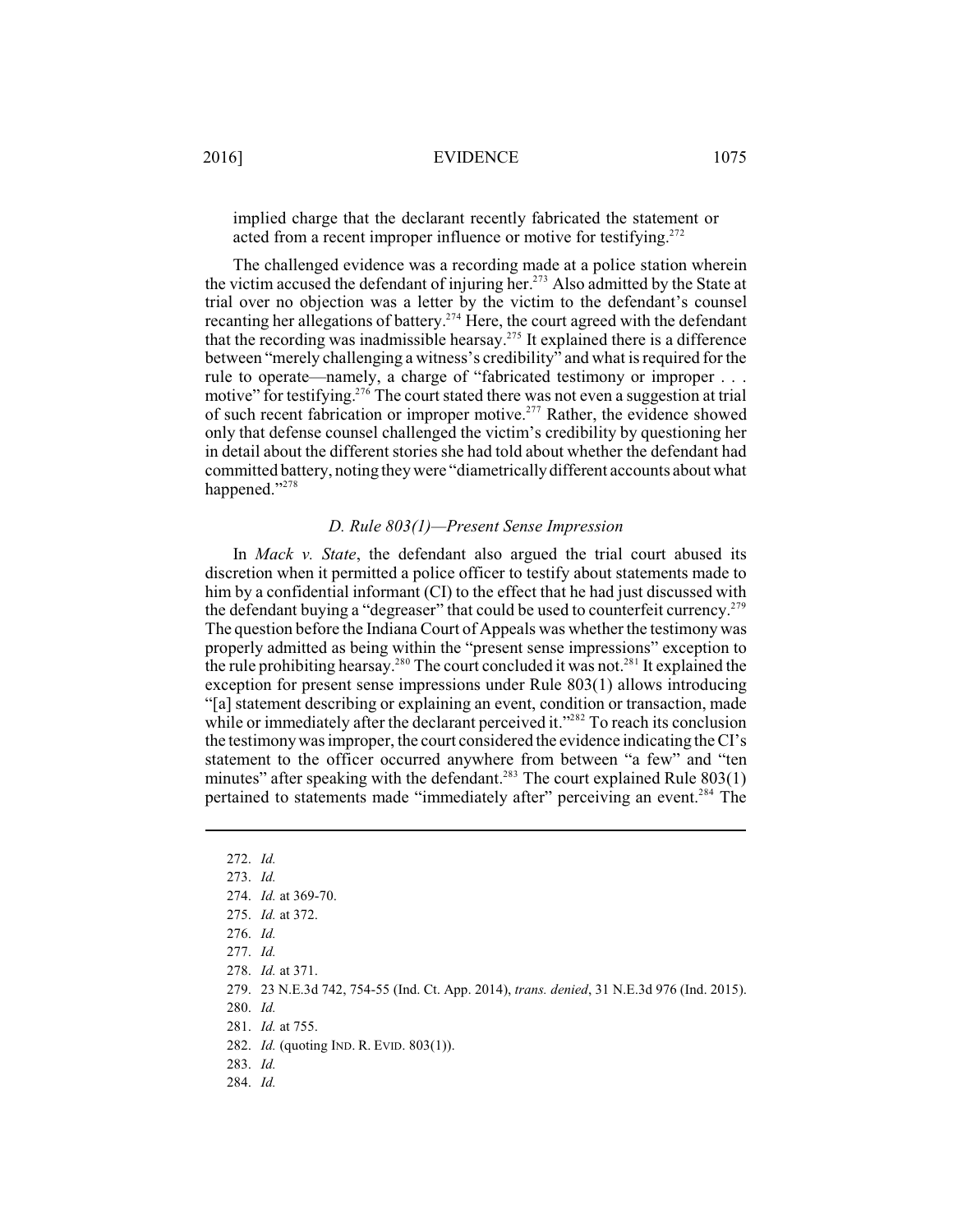reason for this restriction was to provide reliability and prevent against the opportunity for fabrication.<sup>285</sup> Here, the time periods at issue allowed "ample time for a declarant to deliberate and possibly fabricate a statement, especially where the declarant knows officers are looking for evidence of a particular type of crime and the declarant himself has been implicated in the commission of that crime."<sup>286</sup>

The court of appeals also concluded evidence did not meet the present sense impression exception in *Minor v. State*.<sup>287</sup> In *Minor*, the defendant argued the trial court erred in excluding an unsworn out-of-court statement that was relevant to hisself-defense claim: a statement an individual, Dulin, made to the police to the effect that the murder victim had told him he had a gun on him.<sup>288</sup> The defendant acknowledged the proffered statement contained two levels of hearsay, but argued each satisfied an exception to the hearsay rule.<sup>289</sup> As to the first layer, the defendant argued the statement by the victim to Dulin constituted a present sense impression.<sup>290</sup> The court disagreed, explaining that to satisfy Rule  $803(1)$ , a statement must (1) "describe or explain an event or condition; (2) during or immediately after its occurrence; and (3) it must be based upon the declarant's perception of the event or condition."<sup>291</sup> Here, the statement at issue failed to satisfy the first two requirements.<sup>292</sup> First, the record was not specific as to the victim's exact statement.<sup>293</sup> Second, even if the statement did "adequately describe[] or explain[] the condition of having a gun, there is no indication as to when [the victim] purportedly made the statement," making it impossible to find that the statement satisfied the immediateness requirement.<sup>294</sup>

# *E. Rule 803(5)—Statements for Medical Treatment*

In *Steele v. State*,<sup>295</sup> the court of appeals considered a defendant's argument that the trial court erred in admitting testimony and a medical report from a forensic nurse examiner "who is contacted when violence is suspected as the cause of a patient's injury."<sup>296</sup> The patient was the defendant's girlfriend and the victim in the State's battery case.<sup>297</sup> The precise statement about which the defendant complained was one that identified him as the perpetrator of the

- 290. *Id.*
- 291. *Id.*

- 293. *Id.*
- 294. *Id.*

- 296. *Id.* at 141.
- 297. *See id.*

<sup>285.</sup> *Id.* 

<sup>286.</sup> *Id.* 

<sup>287.</sup> 36 N.E.3d 1065, 1069-70 (Ind. Ct. App.), *trans. denied*, 37 N.E.3d 960 (Ind. 2015).

<sup>288.</sup> *Id.*

<sup>289.</sup> *Id.* at 1070.

<sup>292.</sup> *Id.*

<sup>295.</sup> 42 N.E.3d 138 (Ind. Ct. App. 2015).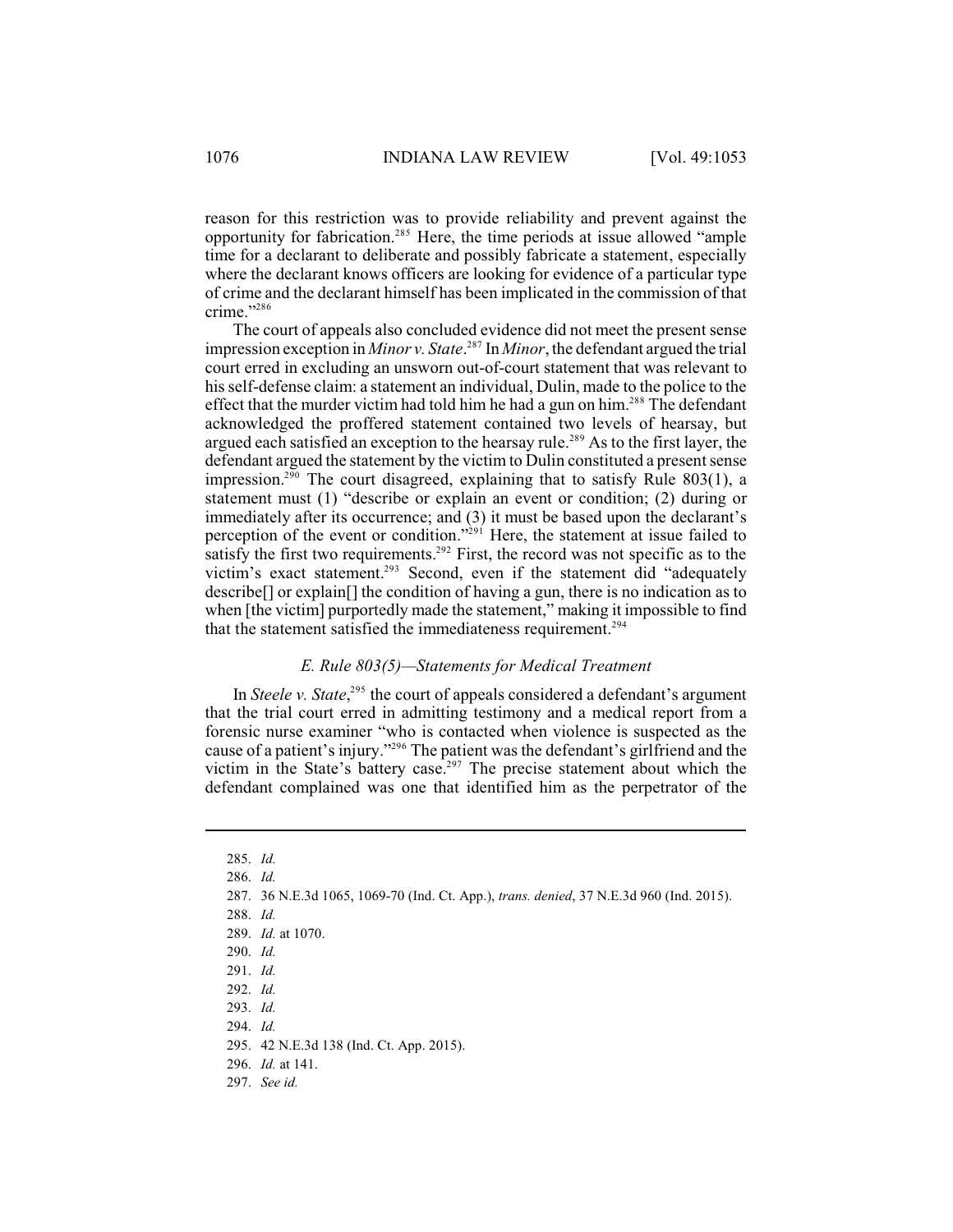violence.<sup>298</sup> The court began by explaining Rule  $803(4)$  permits the admission of evidence that is otherwise hearsay if (1) "made by . . . [one] seeking medical diagnosis or treatment; (2) . . . reasonably pertinent to diagnosis or treatment; and (3) describe[s] "medical history, symptoms, pain or sensations and their inception or general cause."<sup>299</sup> The exception is premised on the rationale that individuals are unlikely to lie to medical personnel because doing so may jeopardize their chances of being properly treated.<sup>300</sup>

The court applied a two-part test to determine whether the hearsay evidence offered under this exception was sufficiently reliable to be admitted: (1) whether the declarant was motivated to speak truthfully so as "to promote diagnosis and treatment" and (2) whether the statement at issue was one on which an medical expert would rely "when rendering diagnosis or treatment."<sup>301</sup> It found the first prong was easily satisfied because "when a patient consults a physician," one can infer from the circumstances the purpose is to obtain diagnosis or treatment. 302 As to the second prong, the court explained even statements identifying perpetrators are admissible as long as they "assist medical providers in recommending potential treatment" for certain kinds of offenses, including cases of domestic violence.<sup>303</sup> To determine whether such statements do assist in treatment, the trial court may consider the health care provider's testimony.<sup>304</sup> Here, the court found such testimony was sufficient to establish that the identity of the person who committed the violence was necessary for treatment purposes.<sup>305</sup> Importantly, the forensic nurse testified that "the cause of an injury is important because the patient might be in danger and because the origin of the injury might impact the type of tests necessary to determine whether there are additional injuries 'that we're not seeing on the surface."<sup>306</sup> The court further noted the forensic nurse's report suggested counseling and gave phone numbers for domestic violence shelters. 307

### *F. Rule 804—Unavailability*

The Indiana Rules of Evidence contain additional exceptions to the rule against admitting hearsay in certain cases where the declarant is unavailable to testify at trial. One such exception is Rule 804(b)(2) which governs "dying declarations."<sup>308</sup> That rule allows the trial court to admit a declarant's out-of-

<sup>298.</sup> *See id.* at 141-42.

<sup>299.</sup> *Id.* at 142.

<sup>300.</sup> *Id.*

<sup>301.</sup> *Id.* 

<sup>302.</sup> *Id.*

<sup>303.</sup> *See id.*

<sup>304.</sup> *See id.*

<sup>305.</sup> *See id.* at 142-43*.* 

<sup>306.</sup> *Id.* at 143.

<sup>307.</sup> *Id.* 

<sup>308.</sup> *See* IND.R.EVID. 804(b)(2); *see also* Bishop v. State, 40 N.E.3d 935, 944 (Ind. Ct. App.)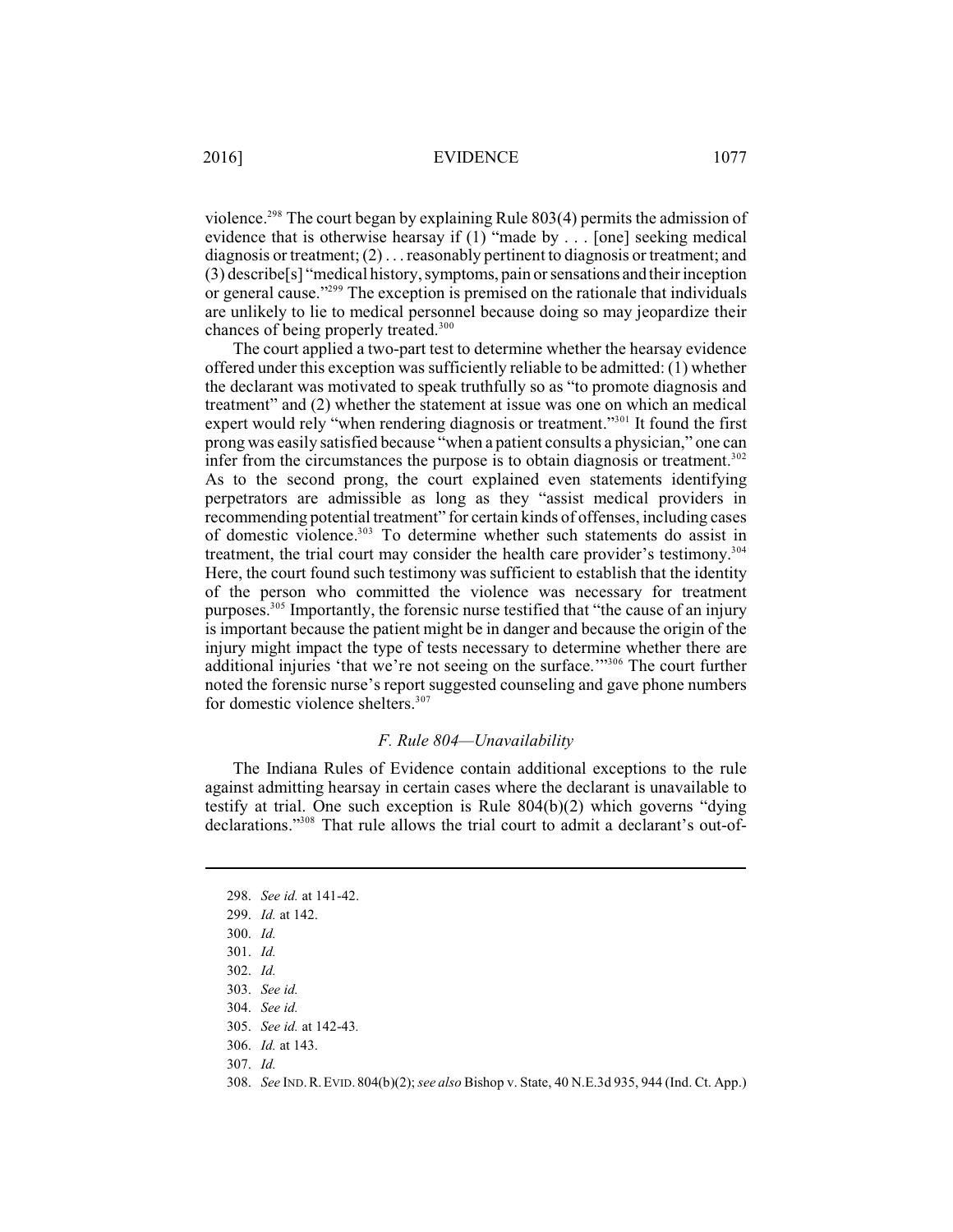court statement made while believing the declarant's death to be imminent and which concerns the cause or circumstances of death. $309$  The rationale for admitting such statements is that persons who believe they will imminently die are not likely to lie.<sup>310</sup> In *Bishop v. State*, the defendant challenged the trial court's decision to allow the State to introduce a victim's statement identifying Bishop as the person who shot him.<sup>311</sup> The defendant argued the statement did not satisfy the dying declaration rule because the circumstances showed the victim "did not believe his death was imminent and had not abandoned all hope of recovery."<sup>312</sup> In particular, Bishop pointed out that although the victim's blood pressure was low at the time he made the statement, paramedics had told him he would be okay.<sup>313</sup> The State countered by noting the victim had suffered multiple gunshot wounds and was bleeding.<sup>314</sup> Moreover, he asked the paramedic multiple times whether he was going to die, thus demonstrating the possibility of death was at the center of his thoughts.<sup>315</sup>

The court of appeals agreed with the State that the evidence was sufficient to satisfy Rule  $804(b)(2)$ . <sup>316</sup> It explained that to satisfy the dying declaration rule, the statement must be made by one who knows his "death . . . [is] imminent and ha[s] abandoned all hope for recovery."<sup>317</sup> At the same time, the court stated to reach a conclusion about the declarant's state of mind, a "trial court may consider the general statements, conduct, manner, symptoms, and condition of the declarant, which flow as the reasonable and natural results from the extent and character of his wound, or state of his illness."<sup>318</sup> In this case, the evidence showed, among other things, the victim had been shot five times, his wounds were severe, he was yelling for help after being shot, at some point he had no blood pressure, and he asked the paramedics numerous times whether he was going to die.<sup>319</sup> Moreover, the victim died within hours of being transported to the hospital.<sup>320</sup>

The application of the "statement against interest" exception contained in Rule 804(b)(3) was the subject of *Beasley v. State*.<sup>321</sup> There, the court of appeals

<sup>(</sup>explaining "[o]ut-of-court statements offered in court for the truth of the matter asserted are generally inadmissible hearsay," but one of many exceptions to the inadmissibility of hearsay is a "dying declaration"), *trans. denied*, 40 N.E.3d 858 (Ind. 2015).

<sup>309.</sup> *See Bishop*, 40 N.E.3d at 944 (citing IND. R. EVID. 804(b)(2)).

<sup>310.</sup> *Id.*

<sup>311.</sup> *Id.* at 943.

<sup>312.</sup> *Id.*

<sup>313.</sup> *Id.* at 938, 944.

<sup>314.</sup> *Id.* at 943-44.

<sup>315.</sup> *Id.* at 944-45.

<sup>316.</sup> *Id.* at 945.

<sup>317.</sup> *Id.* at 944.

<sup>318.</sup> *Id.* (quoting Wright v. State, 916 N.E.2d 269, 275 (Ind. Ct. App. 2009)).

<sup>319.</sup> *Id.* at 944-45.

<sup>320.</sup> *Id.* 

<sup>321.</sup> 30 N.E.3d 56, 65-67 (Ind. Ct. App. 2015), *aff'd in part*, *vacated in part*, 46 N.E.3d 1232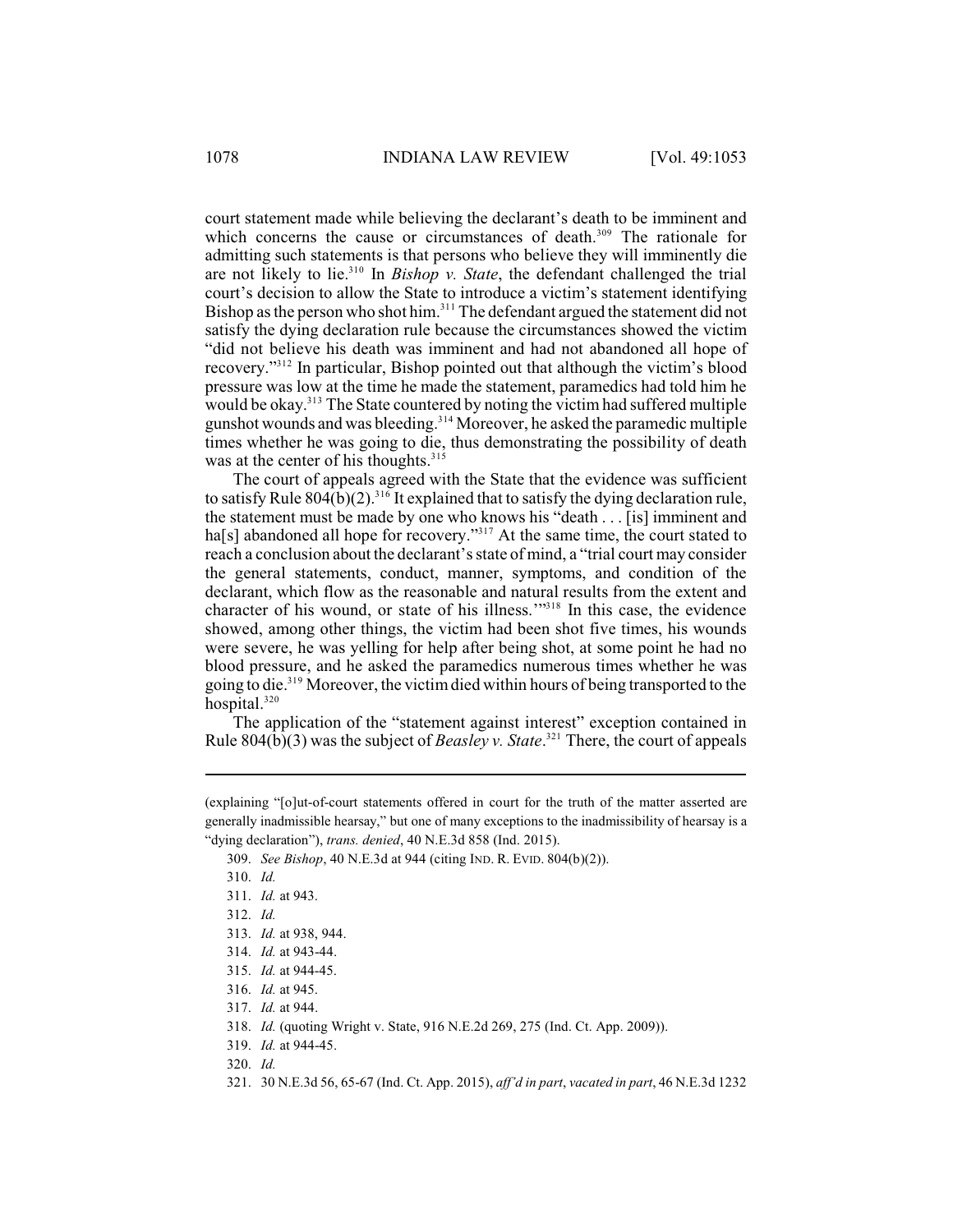explained that Rule 804(b)(3) pertains to statements

that a reasonable person in the declarant's position would have made only if the person believed it to be true because, when made, it was so contrary to the declarant's proprietary or pecuniary interest or had so great a tendency to invalidate the declarant's claimagainst someone else or to expose the declarant to civil or criminal liability.<sup>322</sup>

Citing to the Indiana Supreme Court's decision in *Jervis v. State*, the court of appeals noted:

the rationale for allowing statements against interest into evidence isthat the declarant would only make such a statement if it were true because the content of the statement goes against the declarant's interests, and that this rationale fails if the declarant did not believe the state *was* against his or her interest. 323

Analyzing the content of the statement at issue, the court of appeals concluded the statement against interest exception was not applicable.<sup>324</sup> Among other things, the declarant stated he observed the defendant reaching into his waistband for a gun and the declarant then reached for it.<sup>325</sup> The declarant further stated the two fought for control of the gun and it went off such that the declarant shot someone in the face.<sup>326</sup> These statements, said the court of appeals, suggested only the declarant was forced to defend himself from an attack by the defendant, making it a stretch to suggest the declarant knew that by so stating he was placing himself in legal jeopardy.<sup>327</sup>

### VII. AUTHENTICATION OF EVIDENCE AND BEST EVIDENCE (RULES 901 AND 1002-1004)

Under Rule 901, the proponent of evidence must authenticate it by showing the evidence is what the proponent claims it to be.<sup>328</sup> The proponent may authenticate evidence by either direct or circumstantial evidence.<sup>329</sup> For example, one may authenticate an item through a witness with knowledge who testifies that the item is what it is claimed to be.<sup>330</sup> One may also produce evidence about

329. *See* Strunk v. State, 44 N.E.3d 1, 5 (Ind. Ct. App.), *trans. denied*, 41 N.E.3d 691 (Ind. 2015) (citing Newman v. State, 675 N.E.2d 1109, 1111 (Ind. Ct. App. 1996)) (stating that "[a]uthentication of an exhibit can be established by either 'direct or circumstantial evidence'").

330. *Strunk*, 44 N.E.3d at 5.

<sup>(</sup>Ind. 2016).

<sup>322.</sup> *Id*. at 65 (quoting IND. R. EVID. 804(b)(3)).

<sup>323.</sup> *Id.* at 66-67 (citing Jervis v. State, 679 N.E.2d 875 (Ind. 1997)).

<sup>324.</sup> *Id.* at 67.

<sup>325.</sup> *Id.* at 66.

<sup>326.</sup> *Id.* 

<sup>327.</sup> *Id.* at 67.

<sup>328.</sup> *See* IND. R. EVID. 901.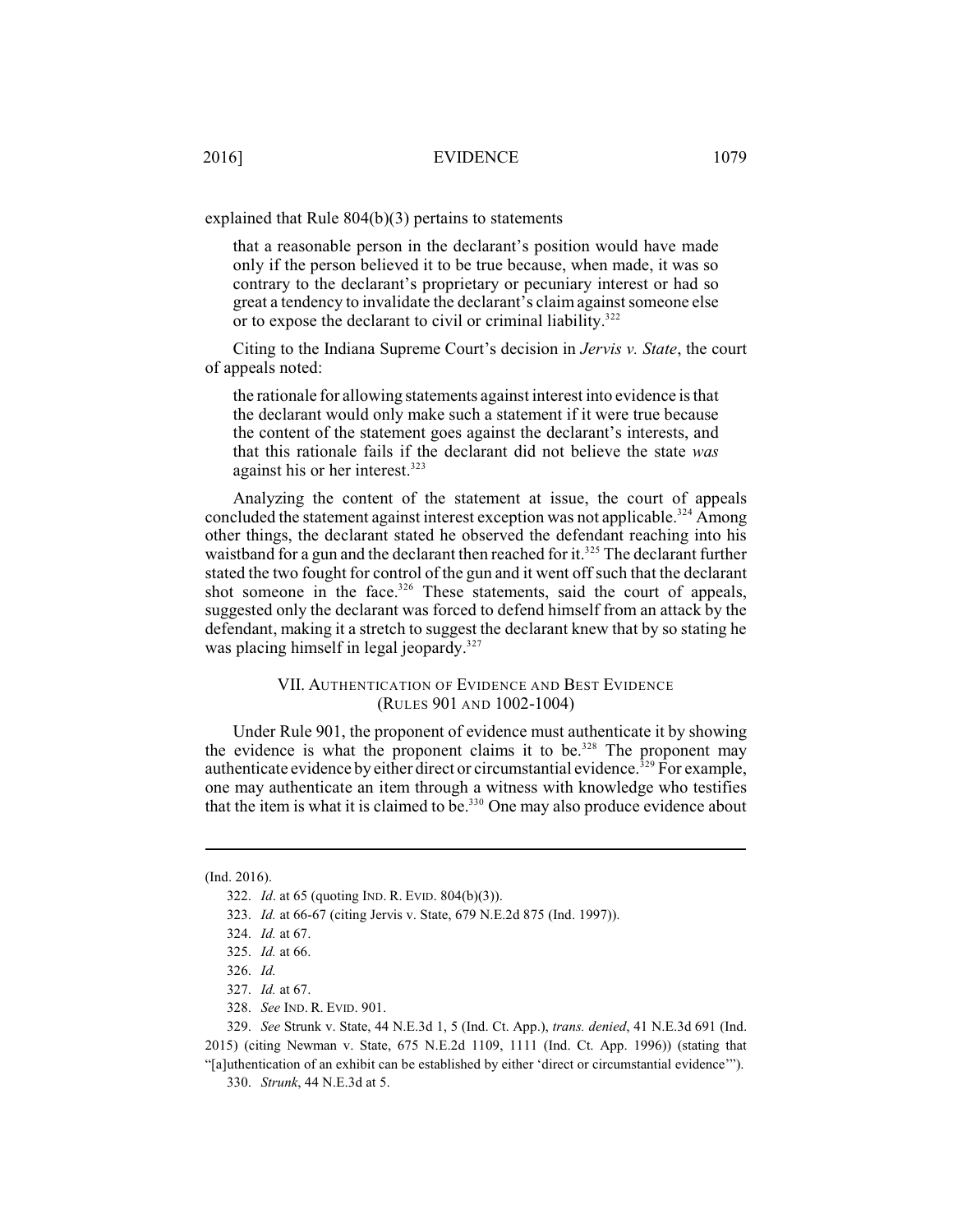the item's distinctive characteristics taken together with all the circumstances. $331$ Once the proponent shows by a "reasonable probability" the item is what the proponent claims it to be,  $332$  "any inconclusiveness regarding the exhibit's connection with the events at issue goes to the exhibit's weight, not its admissibility."<sup>333</sup>

In *Strunk v. State*, the court of appeals applied these standards in the context of the defendant's claim that the State had failed to authenticate properly as belonging to him a Facebook message wherein he essentially acknowledged he had molested his child victim.<sup>334</sup> The court concluded the message was properly admitted, having been authenticated by witness testimony.<sup>335</sup> The court noted the victimtestified she was familiar with the defendant's Facebook page and with the profile picture of a wolf that he used on the page, and she had communicated with him through the same profile page on previous occasions.<sup>336</sup> The victim's mother also identified the defendant's Facebook profile page, stating she had seen it before because she was one of the defendant's mutual friends.<sup>337</sup>

The court of appeals reached a similar conclusion in *Wilson v. State*, a case where the defendant argued certain Twitter posts purportedly authored by him and connecting him to gang activity and guns were not properly authenticated.<sup>338</sup> The court noted it had addressed a similar fact pattern in *Pavlovich*, a case involving the authentication of text and email messages.<sup>339</sup> In *Pavlovich*, the court concluded such messages were properly authenticated despite no direct evidence linking the defendant to the phone number or email address that sent the messages.<sup>340</sup> There, the messages were properly authenticated under Rule 901 by witness testimony and other circumstantial evidence relating to the content of the messages.<sup>341</sup> In *Wilson*, the court also concluded the State had presented sufficient evidence to authenticate the Twitter posts.<sup>342</sup> A witness testified she communicated with the defendant on Twitter and the account from which the messages were sent belonged to him based on the name used and the header of the account.<sup>343</sup> In addition, pictures on the account showed the defendant holding

<sup>331.</sup> *Id.*

<sup>332.</sup> Wilson v. State, 30 N.E.3d 1264, 1268 (Ind. Ct. App.), *trans. denied*, 35 N.E.3d 671 (Ind. 2015).

<sup>333.</sup> *Strunk*, 44 N.E.3d at 5.

<sup>334.</sup> *See id.*

<sup>335.</sup> *Id.* 

<sup>336.</sup> *Id.*

<sup>337.</sup> *See id.*

<sup>338.</sup> Wilson v. State, 30 N.E.3d 1264, 1265-68 (Ind. Ct. App.), *trans. denied*, 35 N.E.3d 671 (Ind. 2015).

<sup>339.</sup> *Id.* at 1268 (citing Pavlovich v. State, 6 N.E.3d 969, 976 (Ind. Ct. App.), *trans. denied*, 9 N.E.3d 678 (Ind. 2014)).

<sup>340.</sup> *Id.*

<sup>341.</sup> *Id.*

<sup>342.</sup> *Id.* at 1269.

<sup>343.</sup> *Id.* at 1268-69.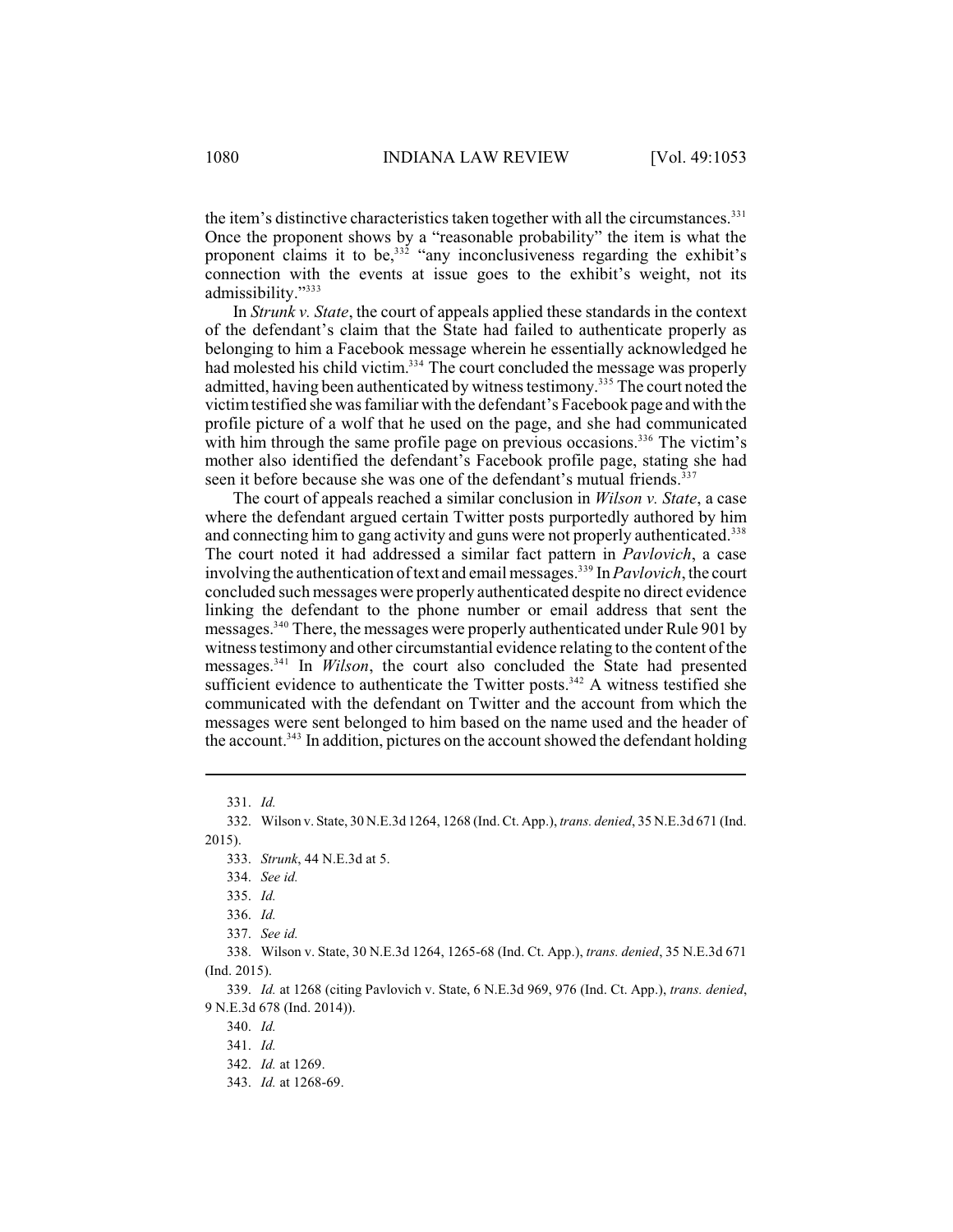guns that matched those used in the murder.<sup>344</sup> Moreover, the same witness testified the defendant was a member of the Glen Park gang and he often used the terms in the Twitter messages in other communications over the Internet.<sup>345</sup>

The court of appeals considered whether a video recording violated best evidence principles in *Wise v. State*.<sup>346</sup> The best evidence principles provide that "'[a]n original writing, recording, or photograph is required to prove its content' unless the Rules of Evidence or a statute provide otherwise."<sup>347</sup> Nevertheless, "a duplicate . . . [may be admitted] to the same extent as an original unless a genuine question is raised about the original's authenticity or the circumstances make it unfair to admit the duplicate."<sup>348</sup> In *Wise*, the defendant complained about the admission of video recordings made by the victim in a rape case who alleged the defendant had sexual intercourse with her while she was asleep after he had slipped Xanax into her canned sodas.<sup>349</sup> The videos at issue were originally stored on the defendant's phone (tending to show that he was having sex or attempting to have sex with the victim while she was asleep), but the victim used a camcorder to make a separate recording of those videos.<sup>350</sup> In doing so, she also changed the titles and dates on the recordings so the defendant would know she had seen the videos.<sup>351</sup> By the time of trial, the defendant's phone was no longer available and the original videos could not be retrieved from it.<sup>352</sup> The court of appeals agreed with the trial court that permitting the State to introduce the camcorder version of the videos did not violate the best evidence rule under the circumstances.<sup>353</sup>

Specifically, the court noted under Rule 1004(a), "the best evidence rule permits admission into evidence of a duplicate recording when 'all originals . . . [have been] lost or destroyed, and not by the proponent acting in bad faith.'" 354 Here, the videos on the phone were lost because the defendant replaced the phone on which they were stored.<sup>355</sup> Further, while the victim's camcorder version of the videos reflected the changed dates and titles on the original videos, the court noted the "handheld camera recording of the videos on . . . [the defendant's] cellular phone display no evidence of tampering or other alteration, let alone loss of the content of the videos themselves." $356$  Thus, they were admissible. $357$ 

- 346. 26 N.E.3d 137, 140 (Ind. Ct. App.), *trans. denied*, 31 N.E.3d 975 (Ind. 2015).
- 347. *Id*. at 143 (citing IND. R. EVID. 1002).
- 348. *Id.* (citing IND. R. EVID. 1003).
- 349. *Id.* at 139-41.
- 350. *Id.* at 142.
- 351. *Id.* at 139-40.
- 352. *Id.* at 142.
- 353. *Id.* at 142-43.
- 354. *Id.* at 143 (citing IND. R. EVID. 1004(a)).
- 355. *Id.*
- 356. *Id.*
- 357. *Id.* at 143-44.

<sup>344.</sup> *Id.* at 1269.

<sup>345.</sup> *Id.*